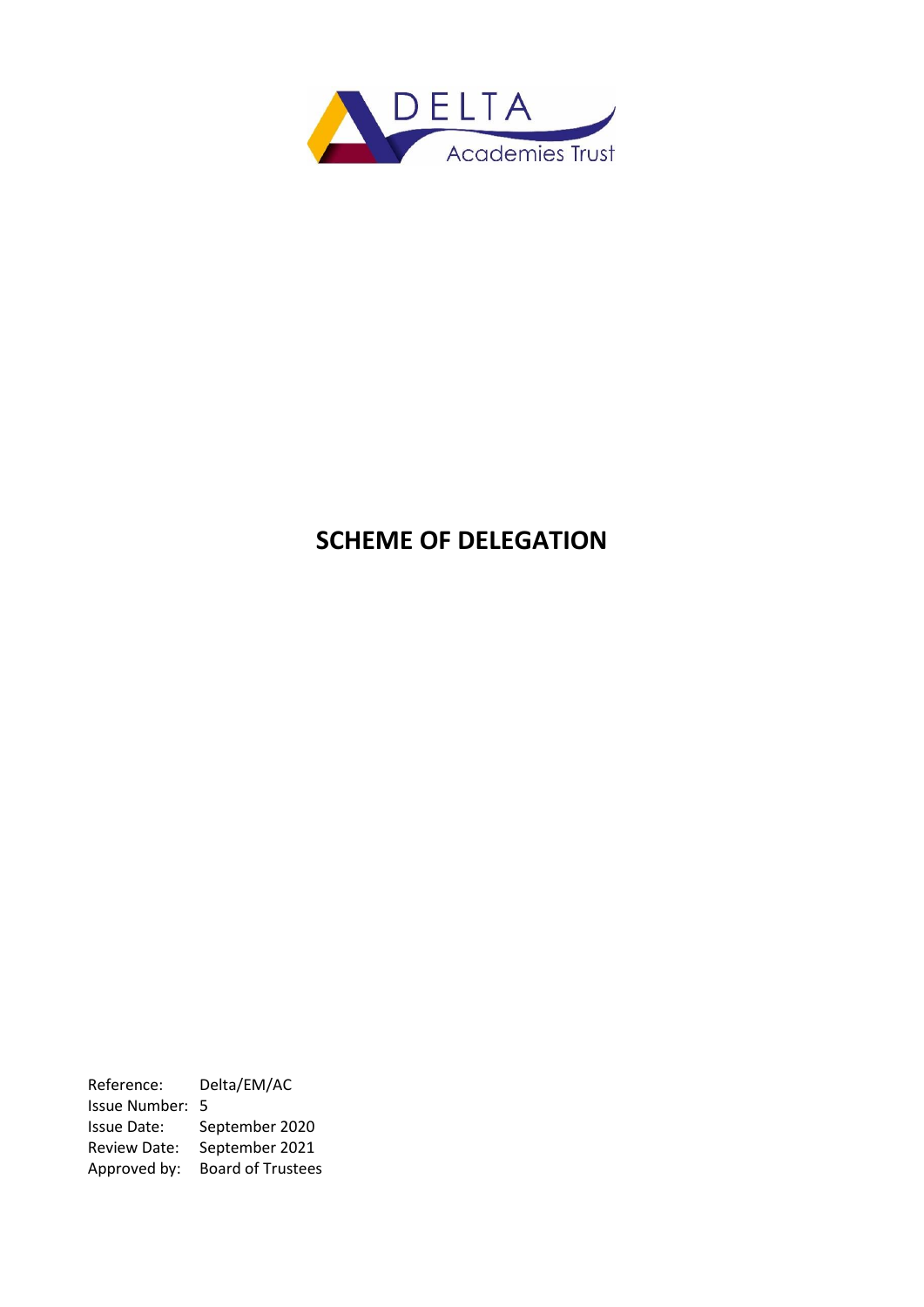# **CONTENTS**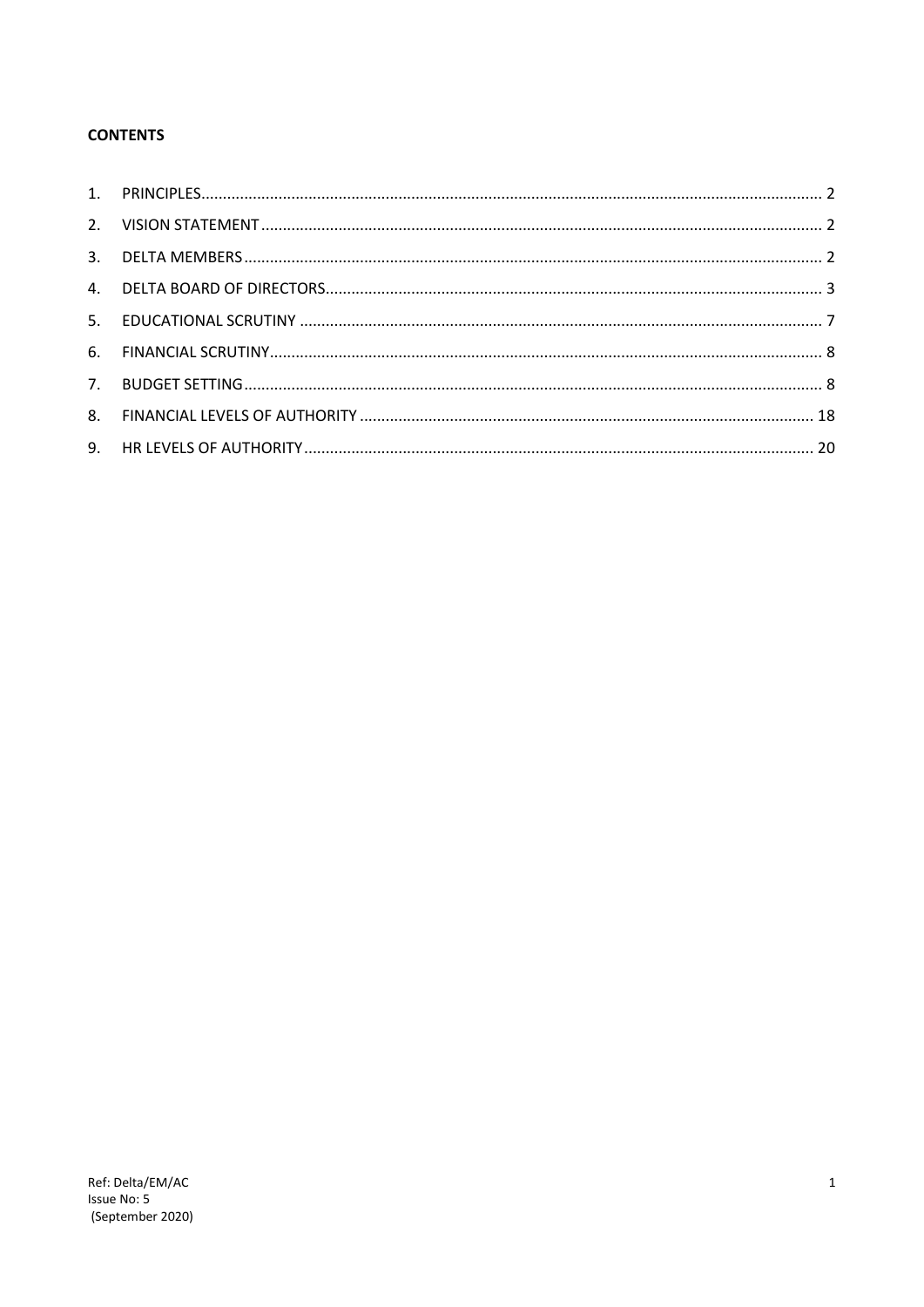#### **DELTA ACADEMIES TRUST**

#### **SCHEME OF DELEGATION**

#### <span id="page-2-0"></span>1. **PRINCIPLES**

- 1.1 Delta Academies Trust (Delta) is a company limited by guarantee, an exempt charity and a public body.
- 1.2 The Delta Board of Trustees is mindful that it has an overriding responsibility to ensure that all statutory obligations to our pupils, students, parents, the Department for Education and the Education and Skills Funding Agency are met.
- 1.3 Delta Board's intention is to provide a framework via the Scheme of Delegation within which Core Team staff, Academy Advisory Bodies and Academy Heads of Academy/Principals can make decisions to meet the needs of pupils, students and where appropriate, the wider community.

#### <span id="page-2-1"></span>2. **VISION STATEMENT**

2.1 Our vision is 'Changing Lives.' Our mission statement is to improve educational outcomes for communities in the North of England, creating a sustainable organisation that improves our society and the wider environment.

#### 2.2 **What is our purpose?**

- 2.2.1 To raise standards for all pupils and students by sustaining and enhancing performance and to develop the whole child.
- 2.2.2 To fulfil our moral purpose by engaging and collaborating with other schools to help improve the life-chances of all young people both locally, regionally and nationally.

#### 2.3 **Core Values**

We will:

- Place children and students at the heart of everything we do
- Place collaboration before competition, working with others for the betterment of all
- Develop and support professionals in our own and other academies and schools to establish practice that improves lives
- Ensure that all children make good progress irrespective of their starting point and those young people facing disadvantage are lifted from educational poverty
- Never do anything to the detriment of learners, staff, or other stakeholders, in a neighbouring community
- Adhere to the 'Seven Principles of Public Life'
- Promote environmental awareness and protection locally, nationally and globally.

#### <span id="page-2-2"></span>3. **DELTA MEMBERS**

3.1 The Trust, as a charitable company limited by guarantee, has Members, who have a similar role to the shareholders of a company limited by shares. They:

Ref: Delta/EM/AC 2 Issue No: 5 (September 2020)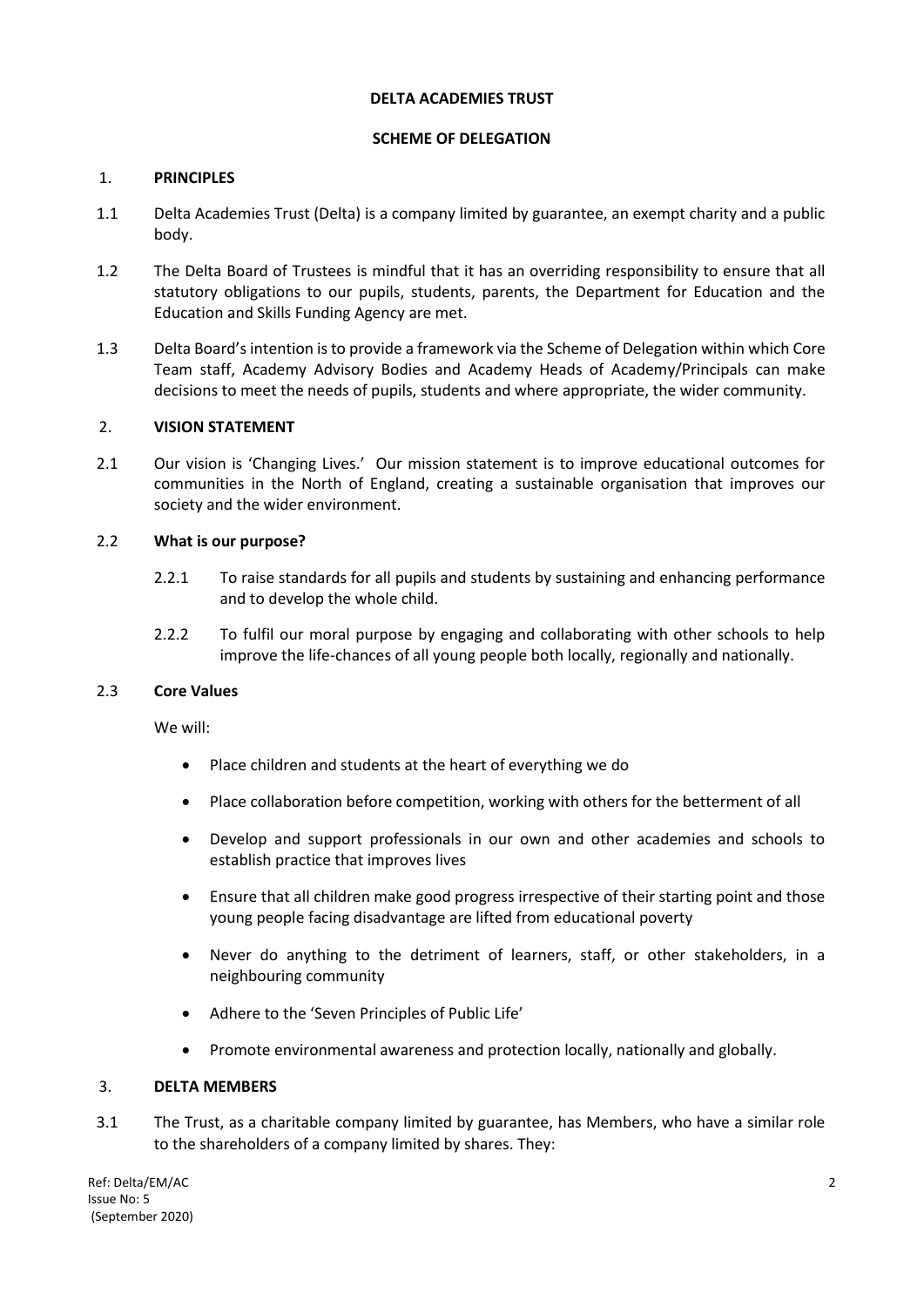- are the subscribers to the trust's memorandum of association (where they are founding members)
- may amend the articles of association subject to any restrictions in the articles, the funding agreement or charity law
- may, in certain circumstances, appoint new members or remove existing members
- have powers to appoint and remove trustees in certain circumstances
- may, by special resolution, issue direction to the trustees to take a specific action
- appoint the Trust's auditors and receive the Trust's audited annual accounts (subject to the Companies Act)
- have power to change the name of the company and, ultimately, wind up the academy trust.
- 3.2 The Academies Financial Handbook recommends that a majority of members should be independent of the Board of Trustees, to ensure a significant degree of separation between the individuals who are Members and those who are Trustees. Distinction between the two layers ensures that Members, independent of Trustees, provide oversight and challenge.
- 3.3 Delta Members currently are:
	- Steve Hodsman (Chair)
	- Lesley Bailey
	- Denis Hird
	- Martin Robinson
	- Neil Oliver
- 3.4 The Members **must** authorise:
	- 3.4.1 amendments to Delta's Articles of Association;
	- 3.4.2 documents containing any unusual or onerous provisions where it may be appropriate for the Board to discuss them first; and
	- 3.4.3 any project or matter in which the Chief Executive Officer may reasonably be considered to have a conflict of interest.

#### <span id="page-3-0"></span>4. **DELTA BOARD OF TRUSTEES**

- 4.1 The Delta Board of Trustees s is the legal governing body of the MAT.
- 4.2 Those who sit on the Board of Trustees are both charity trustees and company directors.
- 4.3 The Board of Trustees (Board) sets out Delta group strategy and operational policy in key areas, which are then applied within and across all Delta academies through the organisational framework and schemes of delegation to local governance arrangements.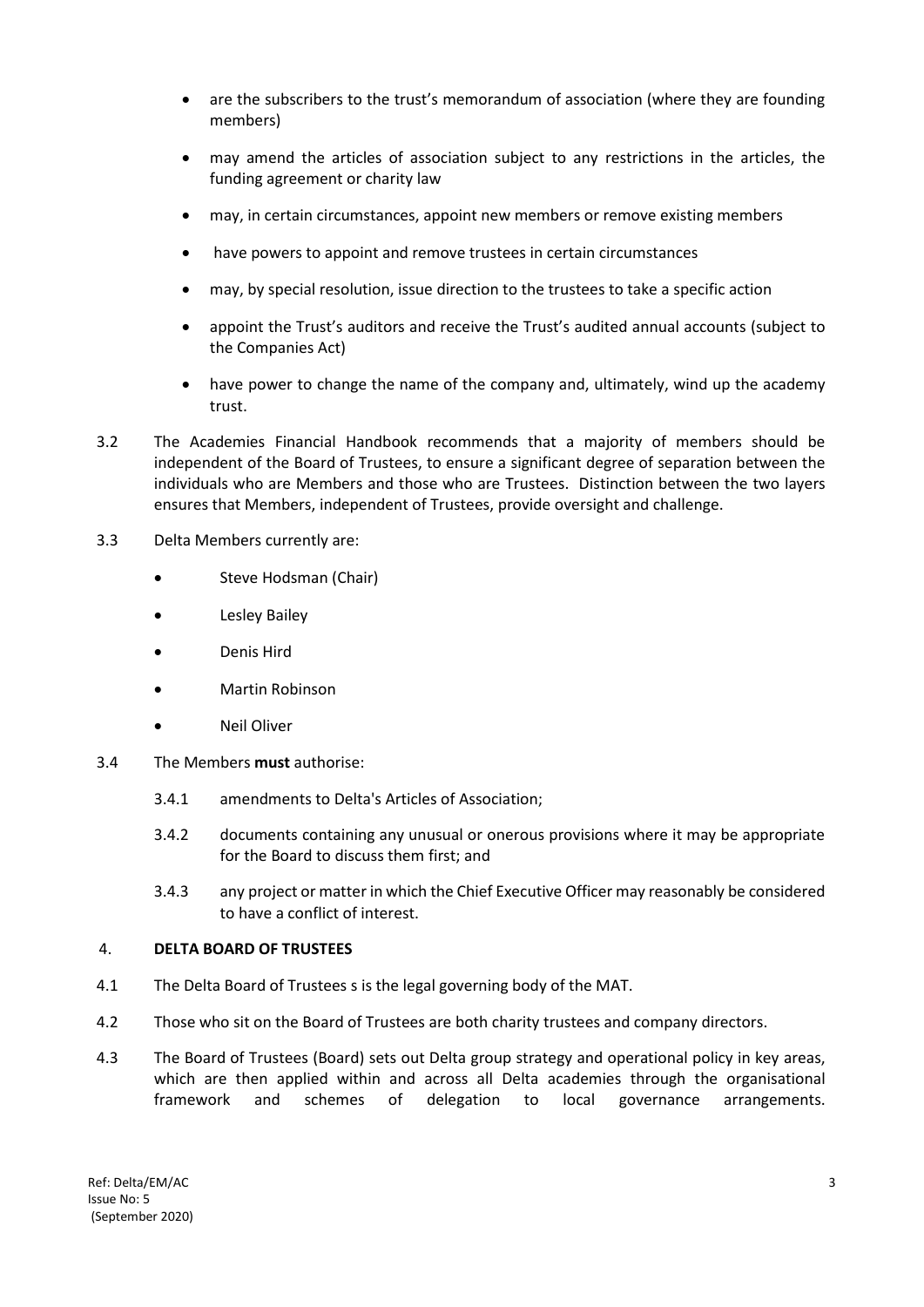- 4.4 The Board must appoint, in writing, a senior executive leader who may be appointed as a trustee. The Chief Executive of the Trust is Paul Tarn and he has been appointed as a Trustee on the Board of Trustees.
- 4.5 The Board of Trustees acts collectively: with the exception of the CEO, they do not have individual executive authority. Each Academy and School in the group is ultimately governed by the Trust.
- 4.6 The Chair is responsible for ensuring the effective functioning of the Board and setting professional standards of governance.
- 4.7 Trustees hold statutory duties as a company director to exercise care, skill and diligence and avoid conflicts of interest. They are also required to act within their powers, promote the success of the company, exercise independent judgement, not to accept benefits from third parties and to declare interests in proposed transactions or arrangements
- 4.8 The current Trustees on the Delta Board of Trustees are:
	- Steve Hodsman (Chair)
	- David Haigh (Vice Chair)
	- Lesley Bailey
	- Sean Cavan
	- David White
	- Chris Lomas
	- Deanna Glossop
	- Paul Tarn (Chief Executive Officer).
- 4.9 The Board of Delta is required to meet at least three times a year. The Delta Board of Trustees has decided to hold meetings six times a year. Members of the Executive Team are invited to attend Board meetings at the request of the Trustees.
- 4.10 The Company Secretary to Delta Academies Trust is Emma Mayor.
- 4.11 Under the Articles of Association (Articles 93-131), Directors (Trustees) have the following powers and responsibilities:
	- 4.11.1 To manage the business of the Trust.
	- 4.11.2 To expend the funds of the Trust in such manner as they shall consider most beneficial for the achievement of the Objects.
	- 4.11.3 To invest in the name of the Trust such part of the funds as they may see fit.
	- 4.11.4 To enter into contracts on behalf of the Trust.
	- 4.11.5 In exercising these powers and functions, the Directors may consider any advice given by the Chief Executive and any other Executive Officer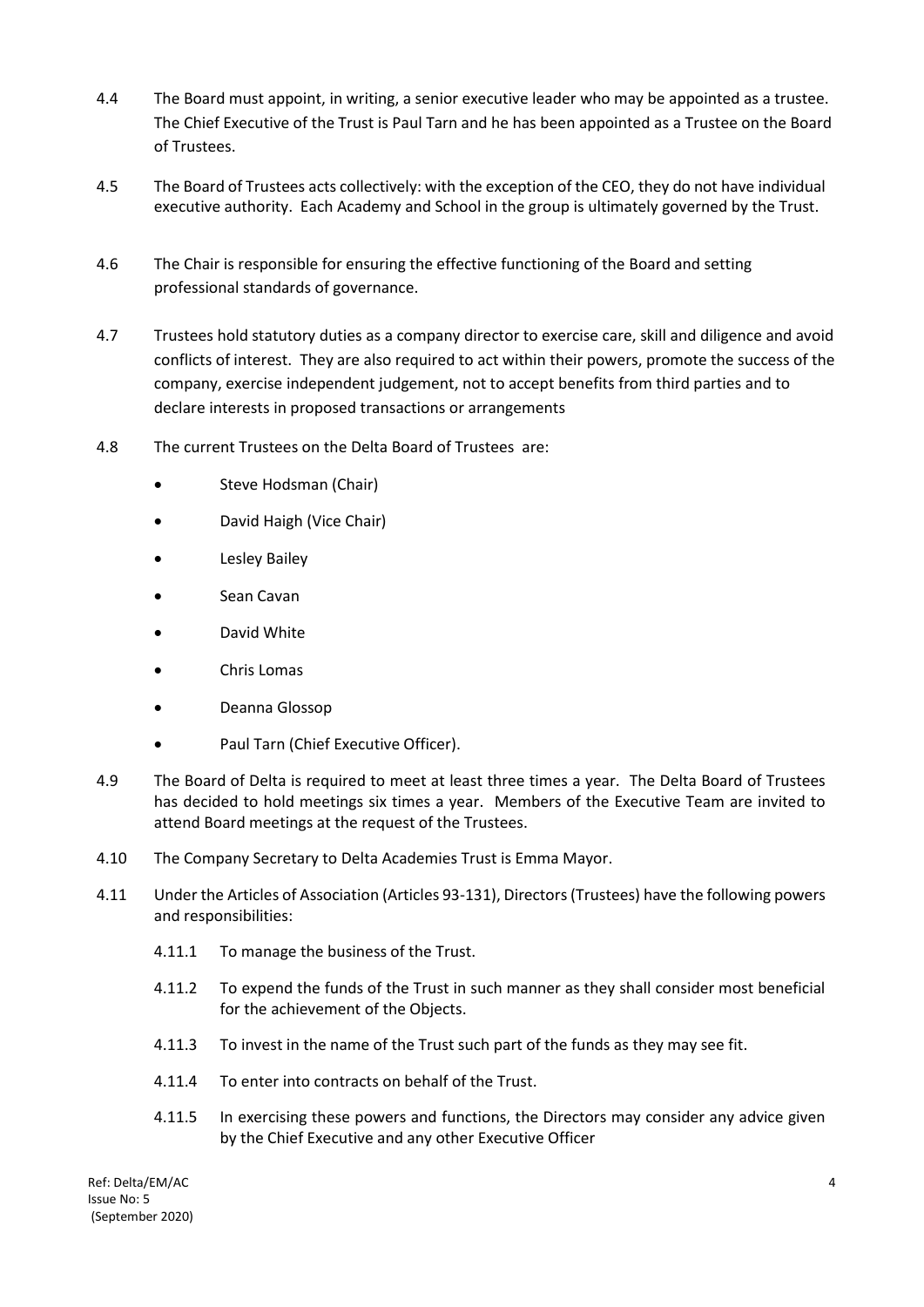- 4.11.6 Any bank account shall be operated by the Directors in the name of the company and cheques or equivalent electronic payments shall be signed by at least two signatories authorised by the Directors.
- 4.11.7 The Directors may appoint separate committees for each Academy and should determine constitution, membership, proceedings and Terms of Reference. Terms of Reference are to be reviewed annually.
- 4.11.8 Directors may delegate to any Director, Committee, the Chief Executive or any other Executive Officer, such of their powers or functions as they consider desirable. Delegation may be subject to conditions and may be revoked or altered. Any exercise of this power is to be reported to the next Directors' meeting.
- 4.11.9 To appoint the Chief Executive and Principals of the Academies. Directors may delegate such powers and functions as required by the Chief Executive and Principals for the internal organisation, management and control of the Academies (including the implementation of all policies approved by the Directors and for the direction of the teaching and curriculum at the Academies).
- 4.11.10 To comply with obligations under the Companies Act and Charities Act with regards to the preparation and filing of the annual report, accounts and confirmation statement/annual return.

#### 4.12 **Sub-committees of the Board**

- 4.12.1 The Trust must establish a committee, appointed by the Board of Trustees s, to provide assurance to the Board over the suitability of, and compliance with, its financial systems and operational controls, and to ensure that risks are being adequately identified and managed.
- 4.12.2 The Board must ensure there is an appropriate, reasonable and timely response by the trust to any findings by auditors, taking opportunities to strengthen the trust's systems of financial management and control.
- 4.12.3 The Delta Board has the following scrutiny sub-committees, made up of Trustees. Each of these sub-committees meets at least termly and makes recommendations to the Board as it considers appropriate:
	- **Audit and Risk Committee**
	- **Education Standards**
	- **Education Inclusion**
- 4.12.4 In addition, the Board has a Finance, Capital and Resources Committee. This sub committee meets six times a year.
- 4.12.5 The Board also has a Remuneration Committee, made up of Trustees. This sub committee meets at least annually.
- 4.12.6 Terms of Reference for all Board Sub committees are reviewed on at least an annual basis and are published in the Delta Governance Handbook.
- 4.12.7 Two Board members, David White and Steve Hodsman, are Designated Safeguarding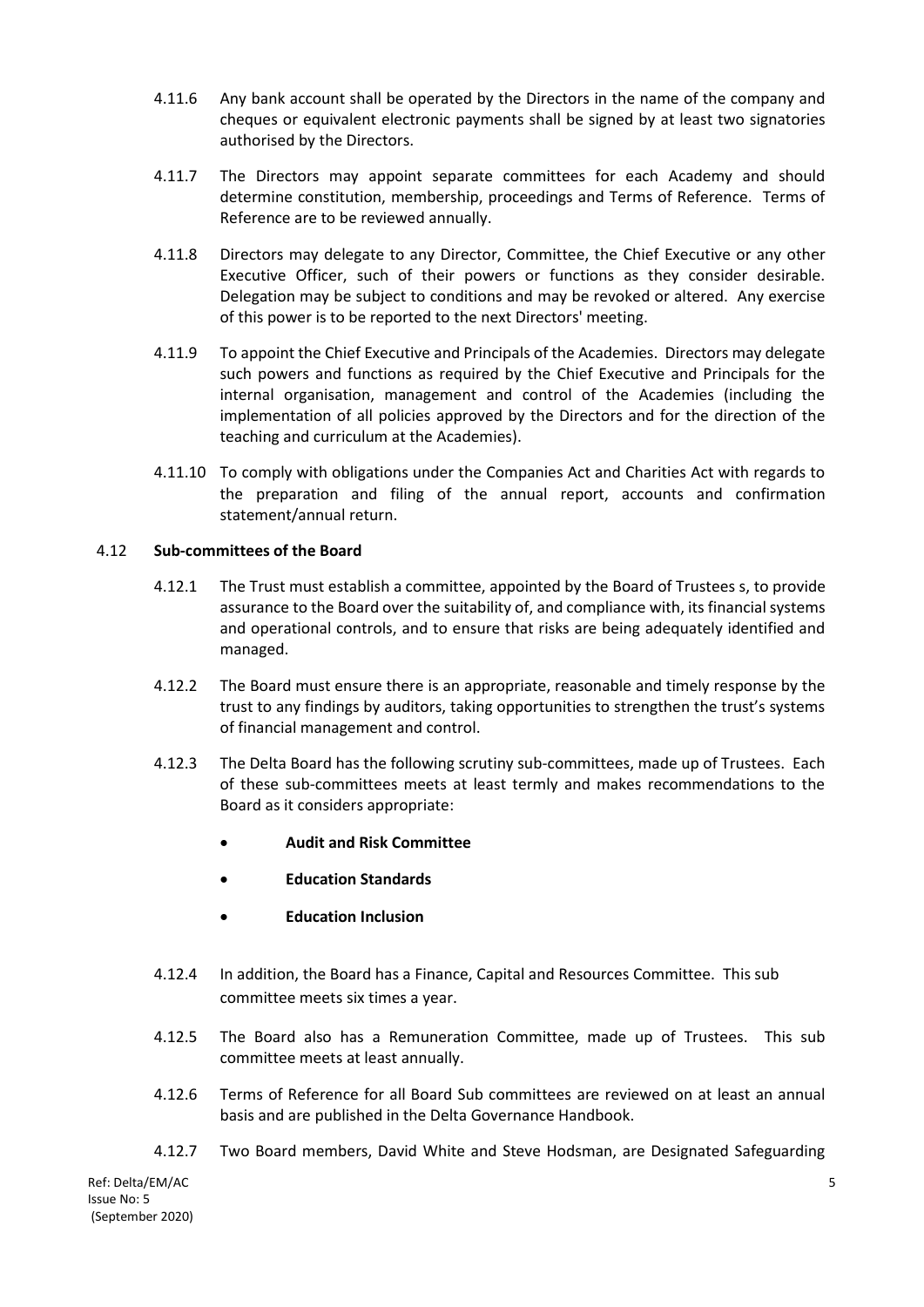Board Members.

## 4.13 **Academy Advisory Bodies (AABs)**

- 4.13.1 Each individual Academy within the group has an Academy Advisory Body (AAB), which is also a scrutiny sub-committee of the main Delta Board. The Academy Advisory Body (AAB) plays a key role in the life of each Academy and is responsible for scrutinising the work of the Academy Senior Leadership Team.
- 4.13.2 The areas of scrutiny delegated by the Board are:
	- Standards
	- Behaviour and attendance
	- Safeguarding
	- Special Education Needs and Disability (SEND) /Looked After Children (LAC) /Pupil Premium (PP)
	- Health and safety, premises
	- Finance, compliance and Value for Money (VfM)
	- Community engagement.
- 4.13.3 The Board has set the following parameters for the composition and membership of Academy Advisory Bodies:
	- AAB Members must be appointed by Delta;
	- There should provision for at least one parent member to be appointed;
	- The Academy Head of Academy/Principal is a member;
	- The relevant Executive Leadership Team (ELT) Education Lead/Executive Principal is a member; and
	- Academies can choose to put forward staff from within the Academy for appointment as members of the local body but the total number of internal Academy staff members must not exceed one-third of the total membership. Staff will be appointed as Delta AAB member.
- 4.13.4 An Academy Advisory Body should consist of at least five members. Some of our Academies will have additional requirements in terms of diocesan or foundation representation. Delta Governance will work with these academies to adapt the proposed model to their specific circumstances.
- 4.13.5 AABs may appoint Associate Members to both the full AAB and any committees that it sets up for periods of office that they see fit. These members will not have voting rights.
- 4.13.6 In addition, the Executive Leadership Team (ELT) members, or Core Team staff representing ELT members, other than those appointed as Academy Advisory Body Members, may attend AAB meetings.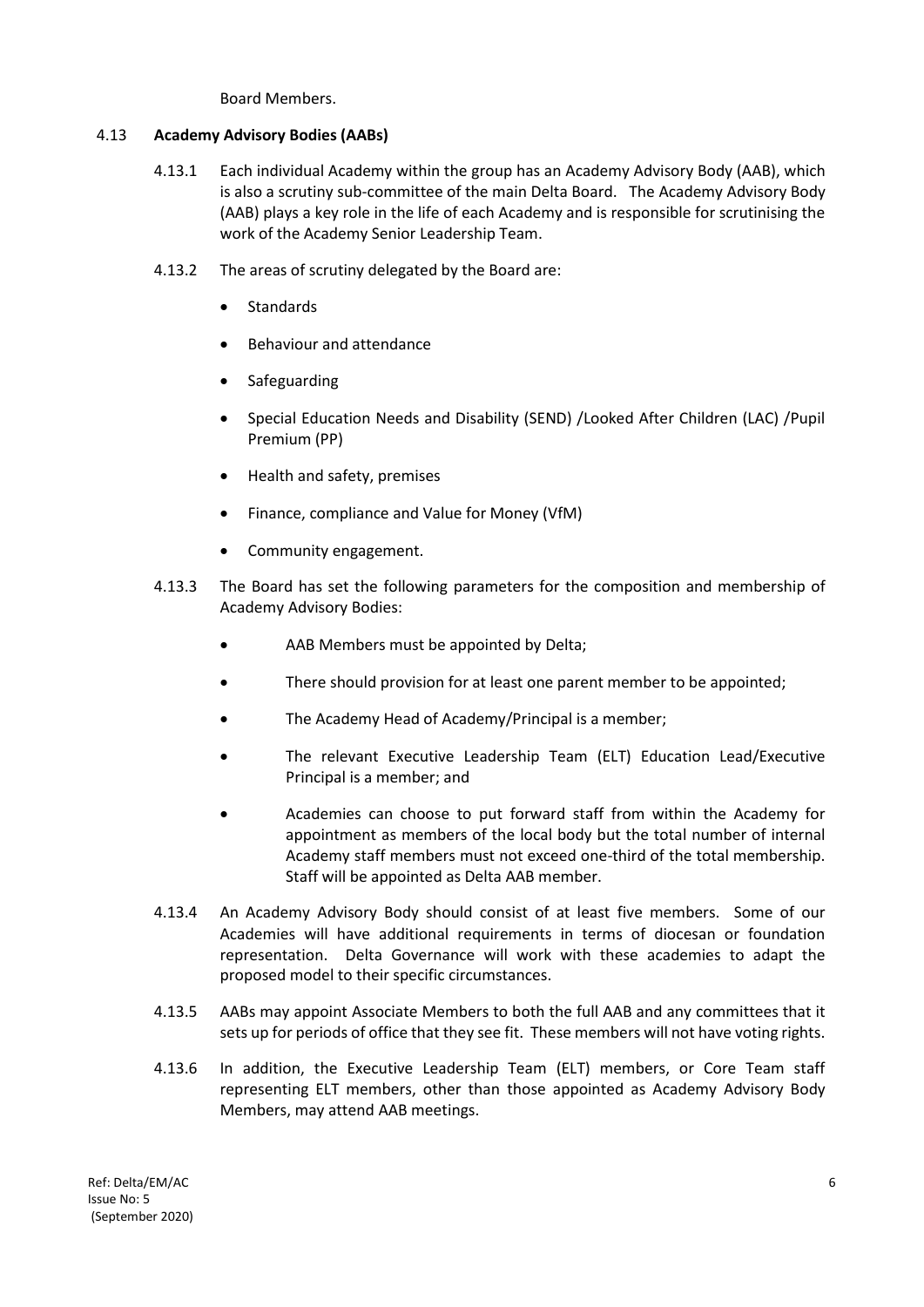# **Composition of an Academy Advisory Body**

| <b>Type of Member</b>                                      | <b>Number</b> | <b>Term</b><br>οf<br><b>Office</b> | <b>Appointment Process</b>                                                                                                                                                                                                                                                              |
|------------------------------------------------------------|---------------|------------------------------------|-----------------------------------------------------------------------------------------------------------------------------------------------------------------------------------------------------------------------------------------------------------------------------------------|
| ELT Education Lead/<br><b>Executive Principal</b>          | $\mathbf{1}$  | Ex<br>officio                      | $N/A - by$ appointment                                                                                                                                                                                                                                                                  |
| οf<br>Principal/<br>Head<br>Academy                        | $\mathbf{1}$  | Ex<br>officio                      | $N/A - by$ appointment as Principal/ Head<br>of Academy                                                                                                                                                                                                                                 |
| Delta AAB<br>member<br>(including Chair and<br>Vice Chair) | At least 2    | $2 - 4$<br>years                   | Approval by ELT, following completion of<br>eligibility and nomination checks in<br>accordance with the Delta Governance<br>Handbook                                                                                                                                                    |
| Parent AAB Members                                         | At least 1    | 2 years                            | Provision<br>must be<br>made<br>for<br>the<br>appointment of at least one parent<br>member.<br>Appointment<br>following<br>structured interview<br>by<br>Academy<br>Principal/Head of Academy and Chair and<br>completion of Delta nomination and<br>eligibility forms. Approval by ELT |

4.13.7 Further information to support the operation of governance arrangements by the Board and its sub committees is available in the Trust's Governance Handbook.

#### <span id="page-7-0"></span>5. **EDUCATIONAL SCRUTINY**

- 5.1 The Board of Trustees s is ultimately responsible for educational outcomes across Trust academies. In order to discharge this responsibility effectively across its academies, the Board has made the following delegations:
	- High level scrutiny of the performance of academies, groups of students, and the effectiveness of provision is undertaken by the Education Standards sub-committee of the Board of Directors
	- High-levelscrutiny of the performance of vulnerable groups of students or those that have additional challenges and needs is undertaken by the Education Inclusion sub-committee of the Board of Trustees s.
	- High-level scrutiny of predictions and outcomes for each Academy takes place in Academy Network Meetings attended by the Chief Executive Officer/Deputy Chief Executive Officer, ELT Education Leads and Executive Principals.
	- Day to day scrutiny of performance, including performance management reviews of ELT Education Leads, Executive Principals and Executive and Senior Learning and Subject Directors, is delegated to the Chief Executive Officer/Deputy Chief Executive Officer.
	- Day to day scrutiny of performance, including performance management reviews, of Academy Principals, Heads of Academy and Learning and Subject Directors, is delegated to the Chief Executive Officer/Deputy Chief Executive Officer, ELT Education Leads and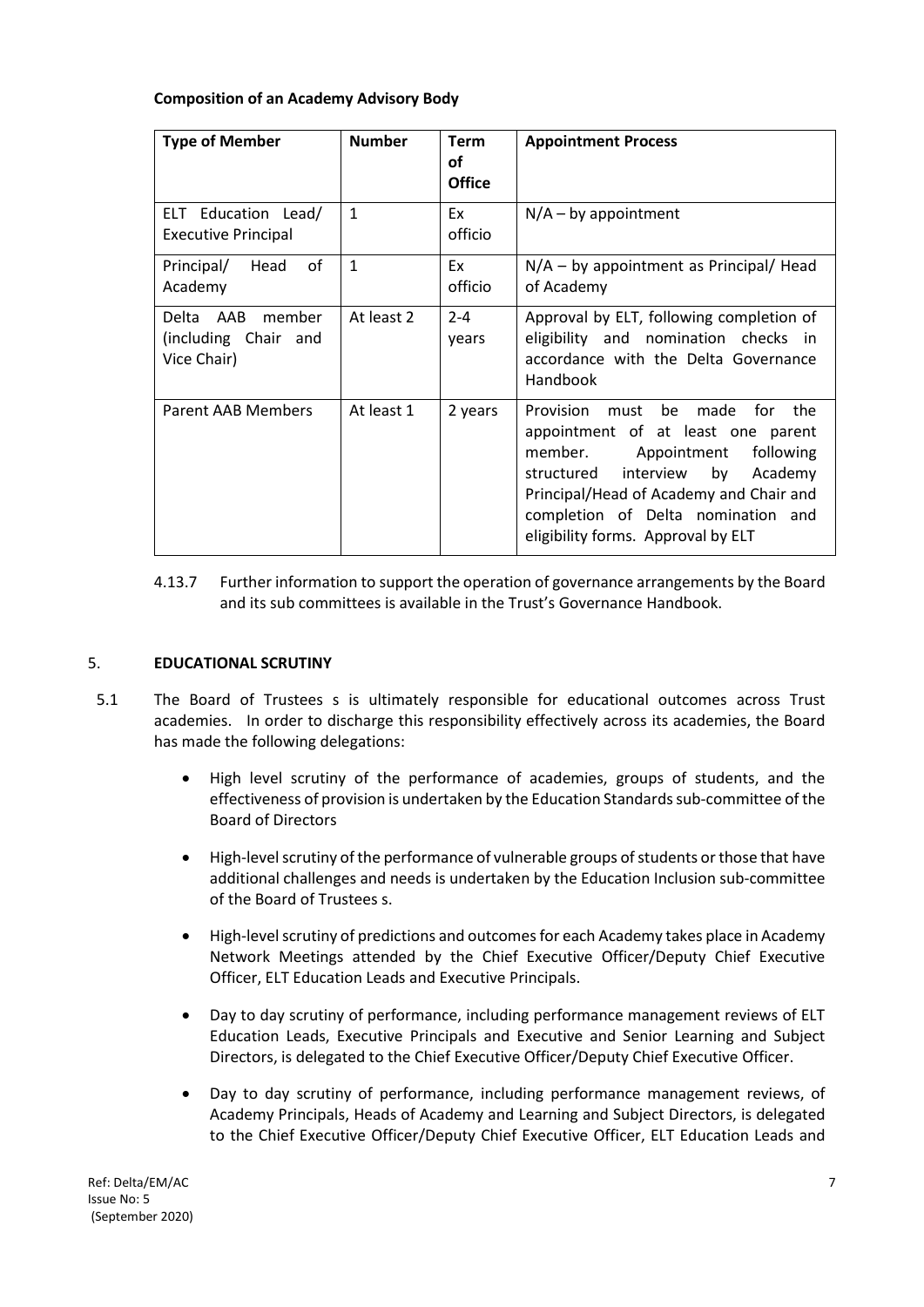Executive Principals.

- Within individual academies, Academy Advisory Bodies are responsible for the scrutiny of outcomes and progress, safeguarding, behaviour, attendance, and the impact of arrangements to support SEND/LAC/Disadvantaged pupils/ students.
- 5.2 ELT Education Lead/Executive Principal membership of Academy AABs provides the structure for the interaction between the professional and governance scrutiny elements the Board has put in place.

# <span id="page-8-0"></span>6. **FINANCIAL SCRUTINY**

# **Accounting Officer**

- 6.1 The Board must appoint, in writing, a named individual as its Accounting Officer. This should be the senior executive leader.
- 6.2 The Chief Executive Officer and Accounting Officer for Delta Academies Trust is Paul Tarn.
- 6.3 The role of Accounting Officer includes specific responsibilities for financial matters. It includes a personal responsibility to Parliament, and to ESFA's accounting officer, for the financial resources under the trust's control. Accounting officers must be able to assure Parliament, and the public, of high standards of probity in the management of public funds, particularly regularity, propriety and value for money. Accounting officers must also adhere to the 'seven principles of public life'.
- 6.4 The Accounting Officer must have appropriate oversight of financial transactions, by:
	- ensuring that the academy trust's property and assets are under the control of the trustees, and measures exist to prevent losses or misuse
	- ensuring that bank accounts, financial systems and financial records are operated by more than one person
	- keeping full and accurate accounting records to support their annual accounts
- 6.5 The Accounting Officer must take personal responsibility (which must not be delegated) for assuring the board that there is compliance with the funding agreement and handbook. The Accounting Officer must advise the board in writing if any action it is considering is incompatible with the articles, funding agreement or handbook. Similarly, the accounting officer must advise the board in writing if the board fails to act where required by the funding agreement or handbook.
- 6.6 The trust **must** have a Chief Financial Officer (CFO), appointed by the Trust's Board to whom responsibility for the trust's detailed financial procedures is delegated.
- 6.7 The Chief Financial Officer must ensure appropriate financial arrangements operate day to day. At Delta, this is the responsibility of the Chief Financial and Operations Officer, Karen Bromage.

# <span id="page-8-1"></span>7. **BUDGET SETTING**

7.1 The Board must approve a balanced budget, and any significant changes to that budget, for the financial year to 31 August, which can draw on unspent funds brought forward from previous years. The Board must minute its approval.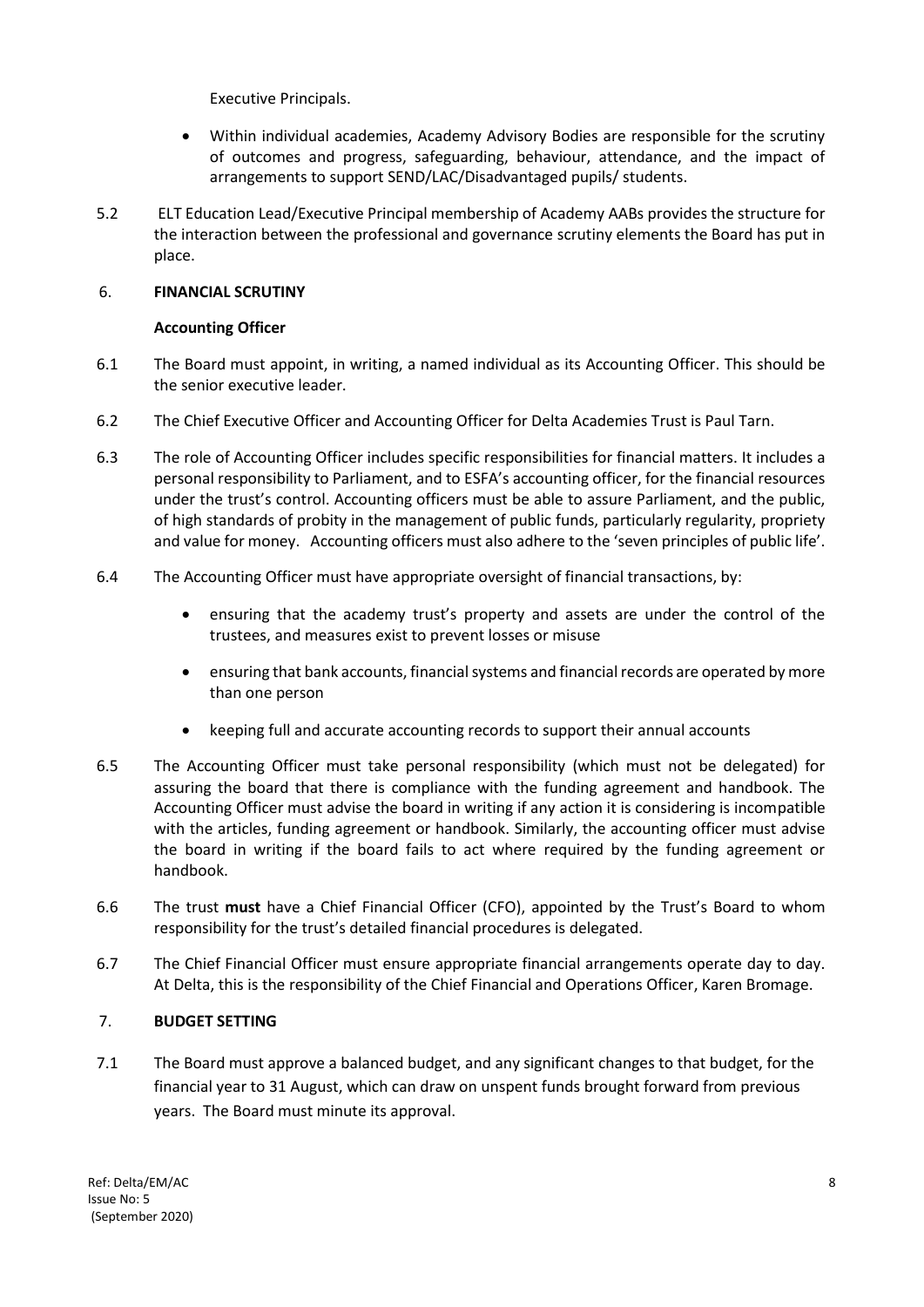- 7.2 The Trust must submit to ESFA, in a form specified by ESFA:
	- a budget forecast return outturn by 21 May
	- a 3-year budget forecast return by 30 July.
- 7.3 These must be approved by the Board before submission.
- 7.4 The Board must ensure that budget forecasts, for the current year and beyond, are compiled accurately, based on realistic assumptions including any provision being made to sustain capital assets, and are reflective of lessons learned from previous years.
- 7.5 The Trust must prepare management accounts every month setting out its financial performance and position, comprising budget variance reports and cash flow forecasts with sufficient information to manage cash, debtors and creditors.
- 7.6 Management accounts must also be shared with the Chair of the Board of Trustees every month irrespective of the size of the trust, and with the other Trustees six times a year. The Board must consider these when it meets. The Board must ensure appropriate action is being taken to maintain financial viability including addressing variances between the budget and actual income and expenditure.
- 7.7 In order to meet these national requirements, Academy projected outturns must be in place by the end of April each year and all final Academy and Group budgets must be submitted to the Board for ratification by mid-July each year.
- 7.8 Budgets are set by the Head of Academy/Principal and Executive Principal / ELT Education Lead, in consultation with the AAB Chair. They are then submitted to the Chief Financial and Operations Officer and Chief Executive Officer (Accounting Officer)/Deputy Chief Executive Officer for approval, before presentation to ELT and the Board of Trustees for ratification before submission to the ESFA.
- 7.9 All Heads of Academy/Principalsin conjunction with their ELT Education Lead /Executive Principals will submit their Academy Improvement Plan, Summary SEF and Curriculum Led Financial Plan to the Chief Executive Officer / Deputy Chief Executive Officer by October half term each year. The monitoring of implementation will be reported to the relevant Academy Network Meeting and AAB.
- 7.10 Heads of Academy/Principals will work within specific parameters as follows:
	- Contact Ratio at 0.79 (0.81 for primary)
	- Curriculum Bonus < 8% (n/a for primary)
- 7.11 As part of a group of schools, we aim to have the greatest amount of impact with efficacy. Each Academy contributes a set percentage of grant income, towards the provision of a range of support functions and services, which are available to all academies. The percentage charge and the level and scope of services to be provided are determined by the Delta Board of Trustees s and are subject to periodic review.
- 7.12 Based on risk and or need, the long-term or significant additional deployment of Learning/Subject Directors or Leadership support, will result in additional charges to the Academy/School. The ultimate responsibility for the deployment of Learning/ Subject Directors resides with the Chief Executive Officer/Deputy Chief Executive Officer. Heads of Academy/Principals should discuss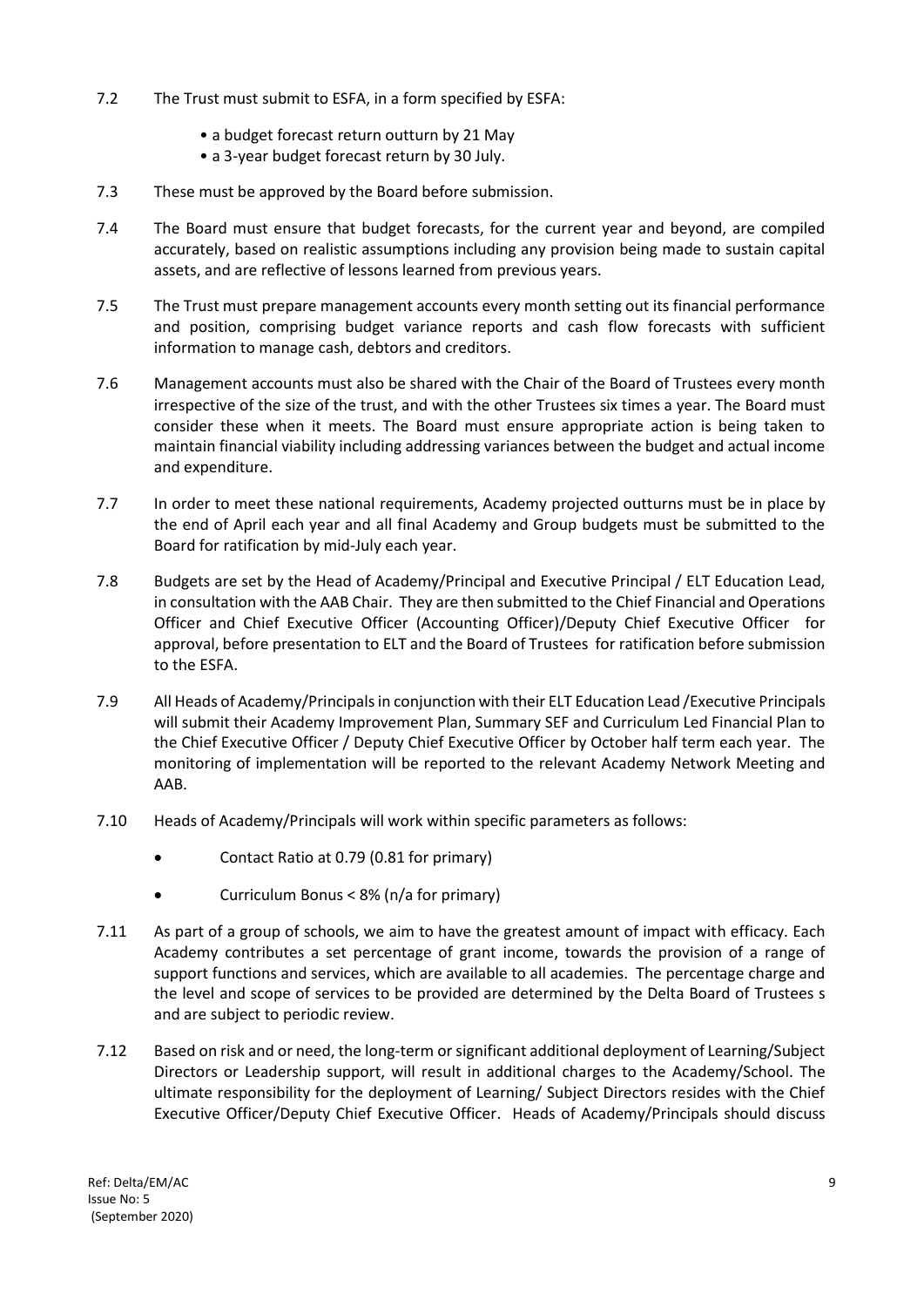their requirements with their ELT Education Lead and or Executive Principal.

7.13 Further information on the day-to-day operation of financial arrangements by the Trust and in academies is available in the Trust's Financial Regulations Handbook.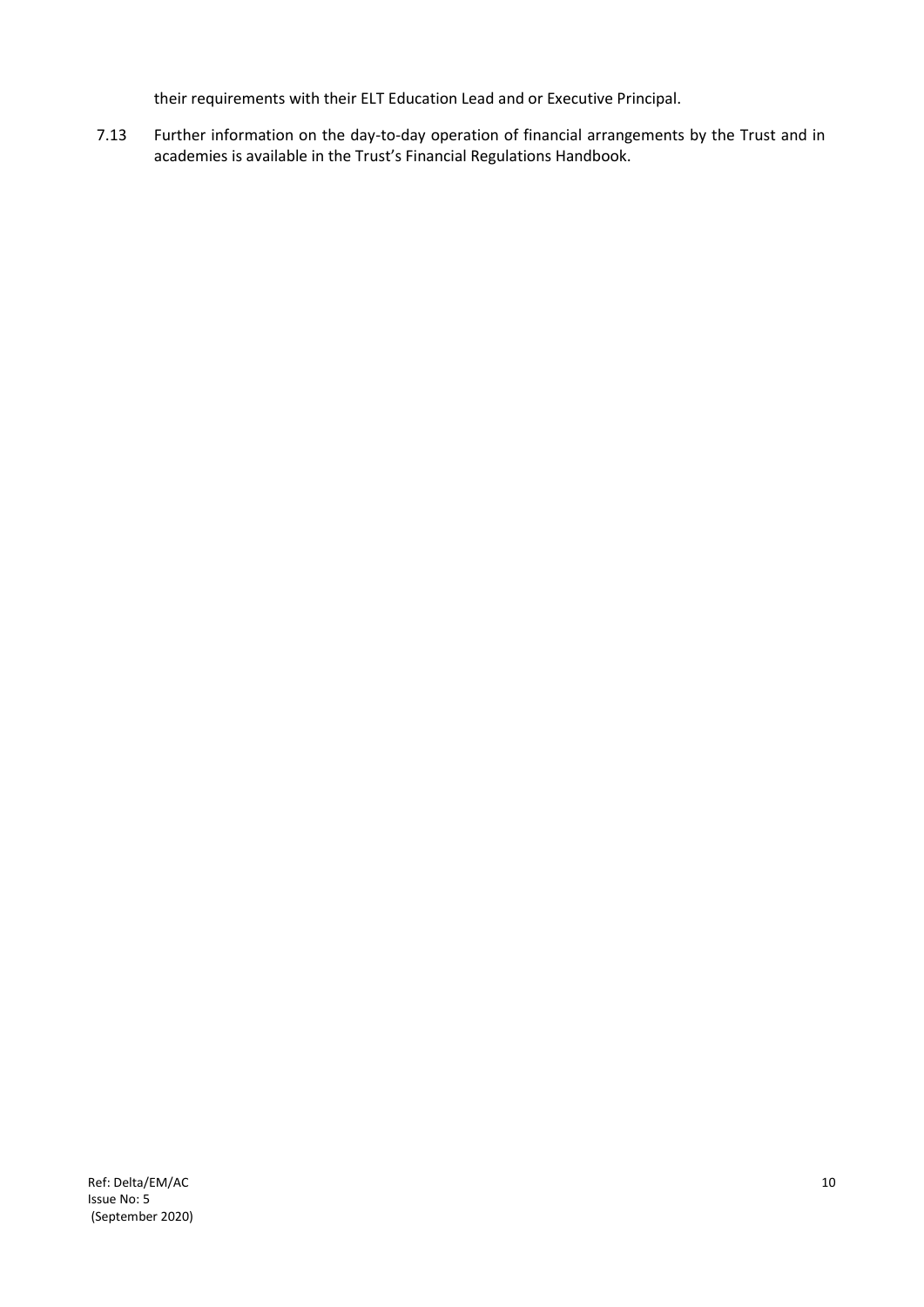# **7.0 DELEGATED AUTHORITIES**

| <b>Delegated Duty</b>       | <b>Delegated Authority</b>                                                                                                                                                                                                                                                      | <b>Comment</b>                                                                                                                                                                                                                                                                                                                                                                                                                                                                                                                                                              |  |
|-----------------------------|---------------------------------------------------------------------------------------------------------------------------------------------------------------------------------------------------------------------------------------------------------------------------------|-----------------------------------------------------------------------------------------------------------------------------------------------------------------------------------------------------------------------------------------------------------------------------------------------------------------------------------------------------------------------------------------------------------------------------------------------------------------------------------------------------------------------------------------------------------------------------|--|
| Admissions                  | Academy for annual review of policy and<br>administration of admissions. Where no<br>policy changes are proposed, consultation on<br>the policy must take place at least once every<br>seven years.<br>Board of Trustees for any changes to an<br>Academy<br>admissions policy. | All Delta Academies, excluding Alternative Provision academies, will<br>participate where possible in the relevant Local Authority admission<br>procedures for primary academies and for $11 - 16$ in secondary<br>academies. For post 16 students, an Academy may determine<br>arrangements, taking into account Local Authority admission<br>policies.<br>Any proposals to change admissions arrangements agreed on<br>conversion must be submitted to the Delta Board of Trustees for<br>approval and then must be submitted to the Local Authority for<br>consultation. |  |
|                             |                                                                                                                                                                                                                                                                                 | Admissions Appeals are the responsibility of the Trust; we will use<br>Local Authority arrangements, where possible.                                                                                                                                                                                                                                                                                                                                                                                                                                                        |  |
| Appoint auditors            | Delta - Members                                                                                                                                                                                                                                                                 | Academy trusts must appoint an auditor to certify whether their<br>annual accounts present a true and fair view of the trust's financial<br>performance and position.<br>The audit contract must be in writing                                                                                                                                                                                                                                                                                                                                                              |  |
| Capital Programme           | Delta                                                                                                                                                                                                                                                                           | Strategic priorities at Trust level will form part of recommendations                                                                                                                                                                                                                                                                                                                                                                                                                                                                                                       |  |
| (School Capital Allocation) |                                                                                                                                                                                                                                                                                 | from the Chief Executive Officer to the Board of Trustees s.                                                                                                                                                                                                                                                                                                                                                                                                                                                                                                                |  |
|                             |                                                                                                                                                                                                                                                                                 | The Finance, Capital and Resources Committee of the Board of<br>Trustees s will monitor delivery against these strategic priorities.                                                                                                                                                                                                                                                                                                                                                                                                                                        |  |
|                             |                                                                                                                                                                                                                                                                                 | Projects within the SCA will be approved by Executive Leadership<br>Team.                                                                                                                                                                                                                                                                                                                                                                                                                                                                                                   |  |
|                             |                                                                                                                                                                                                                                                                                 | Under exceptional circumstances, operational requirements may<br>require executive action $-$ all such action will be reported to the<br>Board at the earliest opportunity                                                                                                                                                                                                                                                                                                                                                                                                  |  |
| Capital works               | Delta / Academy                                                                                                                                                                                                                                                                 | Any capital or capitalised revenue projects will be approved in<br>accordance with the Finance and Assets scheme of delegation:                                                                                                                                                                                                                                                                                                                                                                                                                                             |  |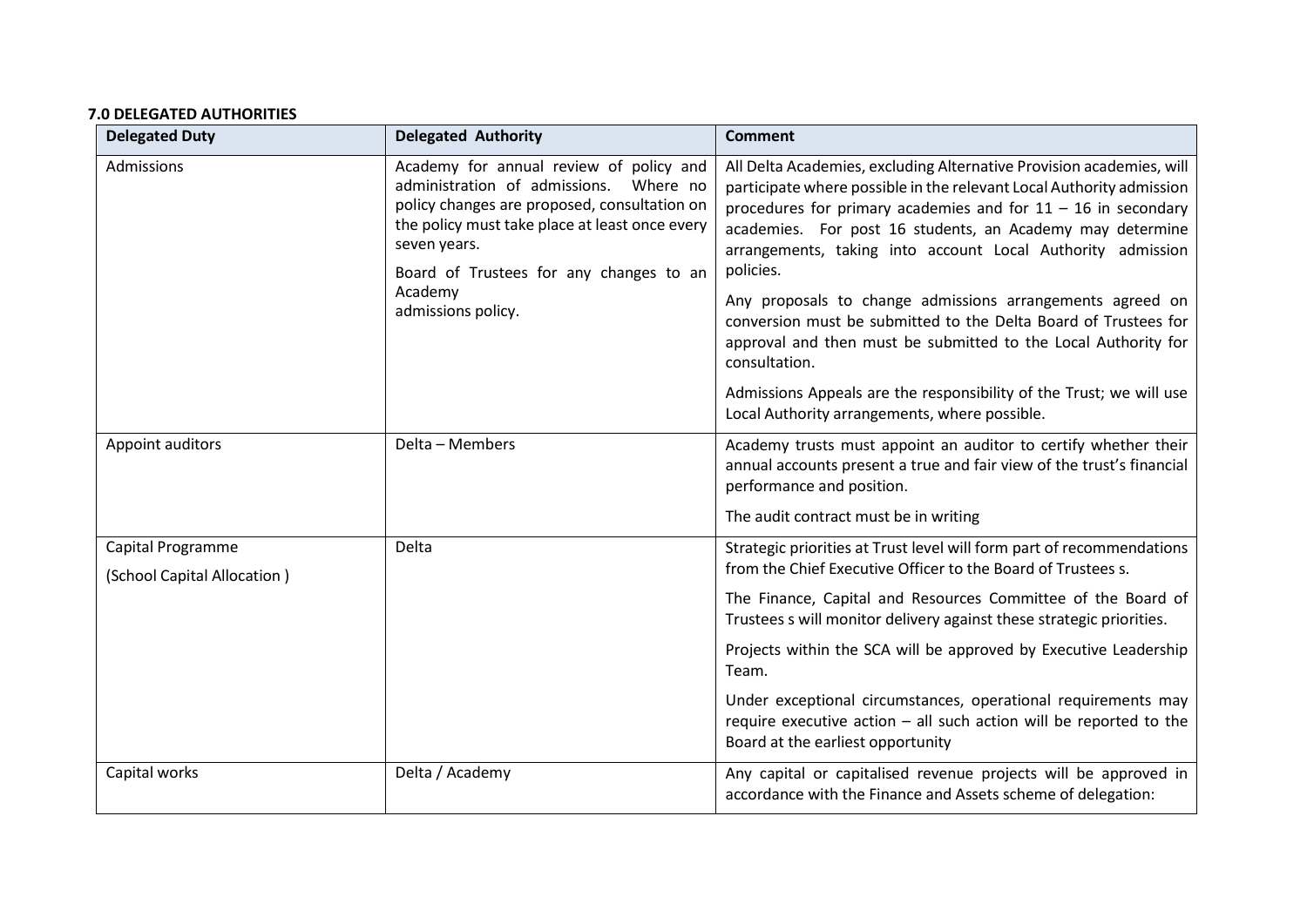| <b>Delegated Duty</b>                                      | <b>Delegated Authority</b>                                                                                             | <b>Comment</b>                                                                                                                                            |
|------------------------------------------------------------|------------------------------------------------------------------------------------------------------------------------|-----------------------------------------------------------------------------------------------------------------------------------------------------------|
|                                                            |                                                                                                                        | Up to £1,000- Budget Holder/Finance Officer. Selection from<br>current supplier list unless agreed otherwise with CFOO                                    |
|                                                            |                                                                                                                        | £1,001 to £5,000 – As above plus Head of Academy/Principal.<br>$\bullet$<br>Minimum of three quotes                                                       |
|                                                            |                                                                                                                        | £5,001 to £10,000 - As above plus Delta Core Finance.<br>Minimum of three quotes                                                                          |
|                                                            |                                                                                                                        | £10,001 to £49,999 - As above plus Delta CFOO                                                                                                             |
|                                                            |                                                                                                                        | £49,999 - £100,000 - As, above plus Chief Executive Officer<br>Formal tendering process, including advertising in OJEU (if<br>over the OJEU threshold)    |
|                                                            |                                                                                                                        | Over £100,000 to £499,999- CEO and ELT<br>$\bullet$                                                                                                       |
|                                                            |                                                                                                                        | Over £500,000 as above plus Board of Trustees                                                                                                             |
| <b>Capital Programme Contract Variations</b>               | within<br>lf<br>agreed<br>programme<br>budget/contingency - Academy                                                    | It is suggested that a 15% contingency is built into all programmes<br>to allow for some local contract variation during the programme                    |
|                                                            | Delta - if exceeding agreed programme<br>budget/contingency                                                            |                                                                                                                                                           |
| Changes to activities (year groups,<br>trading activities) | ELT for initial scrutiny, Board for final<br>approval of change                                                        | Board retains ultimate sign-off to ensure that any proposals are<br>within the objects, powers and terms of funding provided to the<br>Trust's academies. |
| Complaints                                                 | Head of Academy/Principal / AAB panel                                                                                  | Trust policy to be followed. If required, formal hearing by panel of<br>AAB members, not previously involved in the review of the<br>complaint.           |
| Direct pupils off-site to help improve<br>their behaviour  | Academy/Principal,<br>Head<br>of<br>following<br>consultation with ELT Education Lead /<br><b>Executive Principal.</b> |                                                                                                                                                           |
| <b>Educational scrutiny</b>                                | Education Standards, Education Inclusion See section 5 above                                                           |                                                                                                                                                           |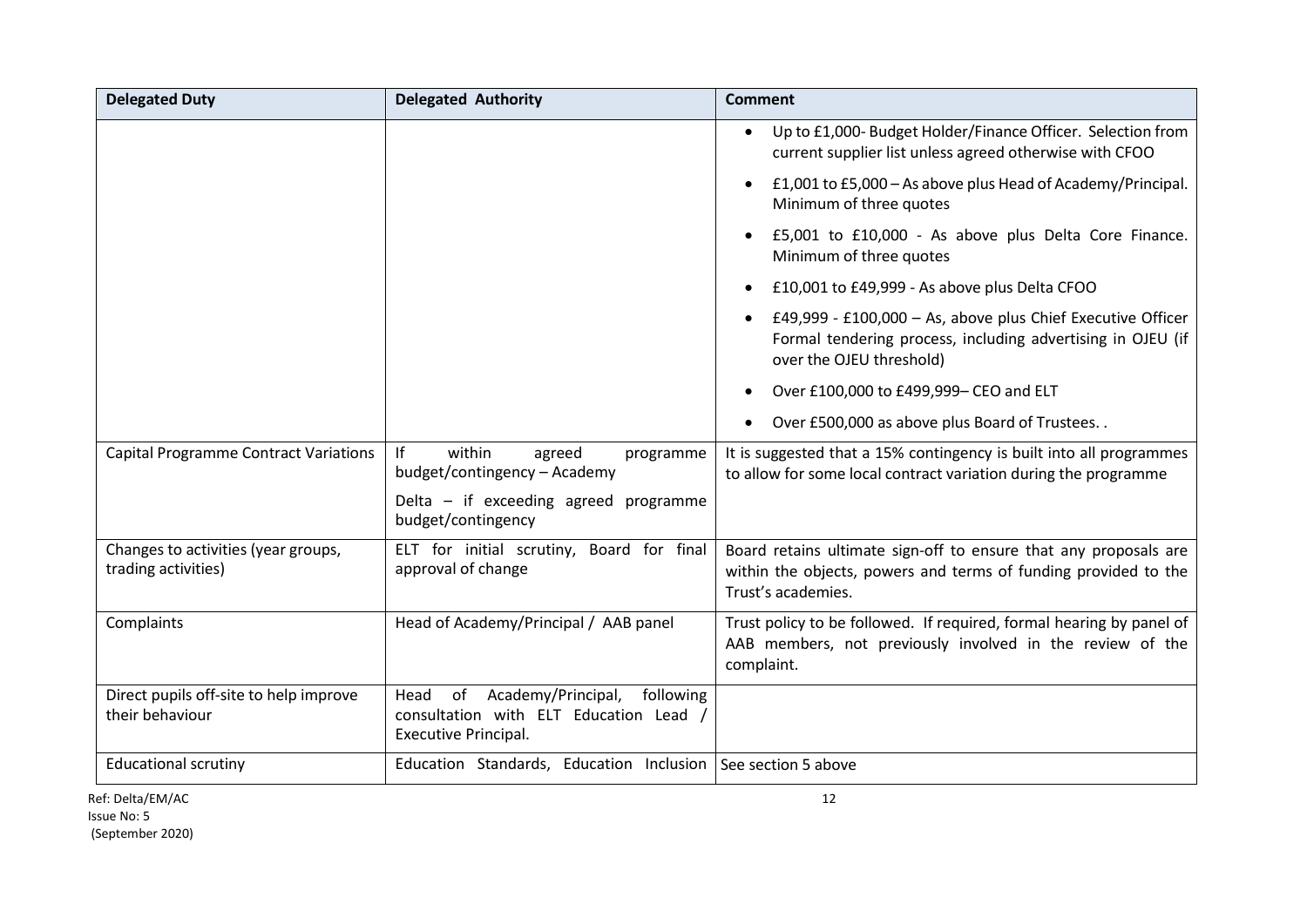| <b>Delegated Duty</b>                         | <b>Delegated Authority</b>                                                                              | <b>Comment</b>                                                                                                                                                                                                                                                                                                                                                                                                                              |
|-----------------------------------------------|---------------------------------------------------------------------------------------------------------|---------------------------------------------------------------------------------------------------------------------------------------------------------------------------------------------------------------------------------------------------------------------------------------------------------------------------------------------------------------------------------------------------------------------------------------------|
|                                               | Board sub-committees                                                                                    |                                                                                                                                                                                                                                                                                                                                                                                                                                             |
|                                               | ELT Education Lead / Executive Principal<br><b>Academy Network Meetings</b>                             |                                                                                                                                                                                                                                                                                                                                                                                                                                             |
|                                               | AAB                                                                                                     |                                                                                                                                                                                                                                                                                                                                                                                                                                             |
| Health and Safety                             | Delta                                                                                                   | It is the responsibility of Delta to ensure that a general policy on the<br>management of health and safety is in place, that this policy is<br>communicated to all employees and that appropriate systems and<br>procedures are in place to secure effective implementation of that<br>policy.                                                                                                                                             |
|                                               | Head of Academy/Principal                                                                               | The operational compliance of this function is delegated on a day-<br>to-day basis to the Heads of Academy /Principals of Delta<br>academies. Overall compliance with this requirement is monitored<br>by the Audit and Risk Committee on behalf of the Board of Directors                                                                                                                                                                  |
| Get information about schools system<br>(DfE) | CFOO/CCO for Board-related information<br>Head of Academy/Principal for Academy-<br>related information | The DfE must be notified of the appointment or vacating of the<br>positions of:                                                                                                                                                                                                                                                                                                                                                             |
|                                               |                                                                                                         | Accounting Officer and Chief Financial Officer                                                                                                                                                                                                                                                                                                                                                                                              |
|                                               |                                                                                                         | Chair of Trustees and Chairs of local AAB                                                                                                                                                                                                                                                                                                                                                                                                   |
|                                               |                                                                                                         | Member, Trustee and local AAB member                                                                                                                                                                                                                                                                                                                                                                                                        |
|                                               |                                                                                                         | within 14 days of that change.                                                                                                                                                                                                                                                                                                                                                                                                              |
|                                               |                                                                                                         | Notification must be through the governance section of DfE's Get<br>Information About Schools (GIAS) register, accessed via Secure<br>Access. All fields specified in GIAS for the individuals must be<br>completed. The Trust and the academies must confirm on the GIAS<br>portal that all information is accurate. This must be done quarterly<br>even if no changes.<br>Heads of Academy/Principals must ensure they have access to the |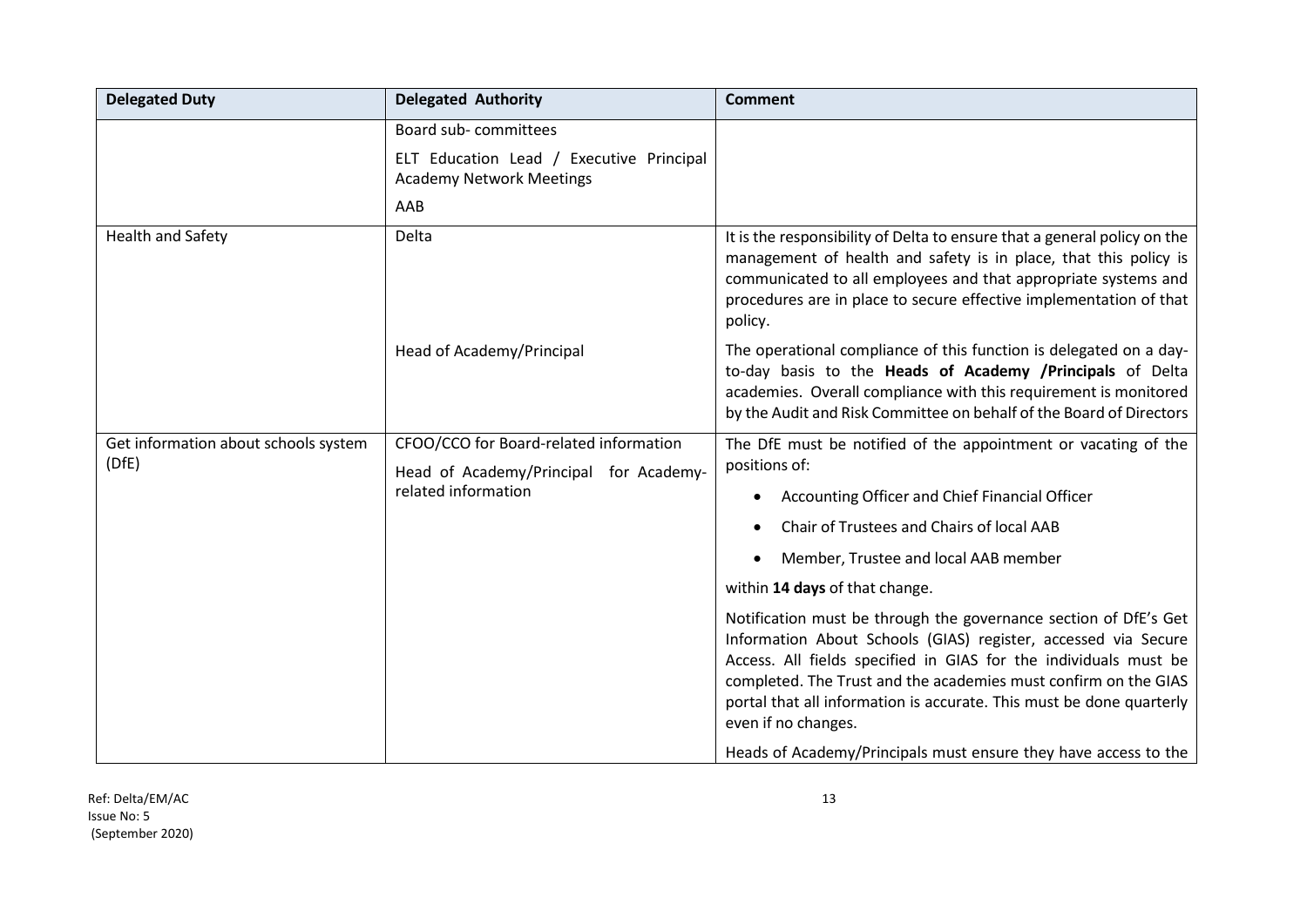| <b>Delegated Duty</b><br><b>Delegated Authority</b> |                                                                                                                                                                                                                                                                                                                                                                  | <b>Comment</b>                                                                                                                                                                                                                                                                                                                                                                                                                                                                                                                                                                                                                             |  |
|-----------------------------------------------------|------------------------------------------------------------------------------------------------------------------------------------------------------------------------------------------------------------------------------------------------------------------------------------------------------------------------------------------------------------------|--------------------------------------------------------------------------------------------------------------------------------------------------------------------------------------------------------------------------------------------------------------------------------------------------------------------------------------------------------------------------------------------------------------------------------------------------------------------------------------------------------------------------------------------------------------------------------------------------------------------------------------------|--|
|                                                     |                                                                                                                                                                                                                                                                                                                                                                  | GIAS for their Academy/ School.                                                                                                                                                                                                                                                                                                                                                                                                                                                                                                                                                                                                            |  |
| <b>Income Generation</b>                            | Head of Academy/Principal                                                                                                                                                                                                                                                                                                                                        | Any income generated belongs to each individual Academy for them<br>to invest in the future learning of the pupils/ students.                                                                                                                                                                                                                                                                                                                                                                                                                                                                                                              |  |
|                                                     |                                                                                                                                                                                                                                                                                                                                                                  | Raising invoices to collect income will be approved in accordance<br>with the Finance and Assets scheme of delegation                                                                                                                                                                                                                                                                                                                                                                                                                                                                                                                      |  |
|                                                     |                                                                                                                                                                                                                                                                                                                                                                  | Up to £5,000 - Finance Officer within Academy                                                                                                                                                                                                                                                                                                                                                                                                                                                                                                                                                                                              |  |
|                                                     |                                                                                                                                                                                                                                                                                                                                                                  | £5,001 to £10,000 - As above plus Head of Academy/Principal                                                                                                                                                                                                                                                                                                                                                                                                                                                                                                                                                                                |  |
|                                                     |                                                                                                                                                                                                                                                                                                                                                                  | £10,001 to £100,000 - As above plus Delta CFOO.                                                                                                                                                                                                                                                                                                                                                                                                                                                                                                                                                                                            |  |
|                                                     |                                                                                                                                                                                                                                                                                                                                                                  | Over £100,000 - As above plus ELT                                                                                                                                                                                                                                                                                                                                                                                                                                                                                                                                                                                                          |  |
| Insurance/ Risk Pooling arrangements                | Delta - Chief Finance and Operations Officer                                                                                                                                                                                                                                                                                                                     | Delta will ensure that all Academies receive value for money for<br>their insurance                                                                                                                                                                                                                                                                                                                                                                                                                                                                                                                                                        |  |
| Investments                                         | Delta - Board of Trustees                                                                                                                                                                                                                                                                                                                                        | Delta invests any surplus monies in accordance with the Treasury<br>Management and Reserves policies approved annually by the Board<br>of Trustees                                                                                                                                                                                                                                                                                                                                                                                                                                                                                         |  |
| <b>Permanent Exclusions</b>                         | Head of Academy/Principal and AAB<br>The ELT Education Lead must be informed of<br>all proposed permanent exclusions.<br>Independent<br>Review<br>Panels<br>the<br>are<br>responsibility of the Trust; we may use Local<br>Authority arrangements, where possible.<br>The ELT Education Lead must be informed of<br>all requests for an Independent Review Panel | All Academies must follow the DFE statutory guidance DfE Exclusion<br>guidance.<br>Formal hearing by panel of AAB members, not previously involved<br>in the matter must consider the reinstatement of an excluded pupil<br>within 15 school days of receiving notice of the exclusion if:<br>• the exclusion is permanent;<br>• it is a fixed-period exclusion which would bring the pupil's total<br>number of school days of exclusion to more than 15 in a term; or<br>• it would result in a pupil missing a public examination or national<br>curriculum test.<br>If applied for by parents within the legal time frame, the Academy |  |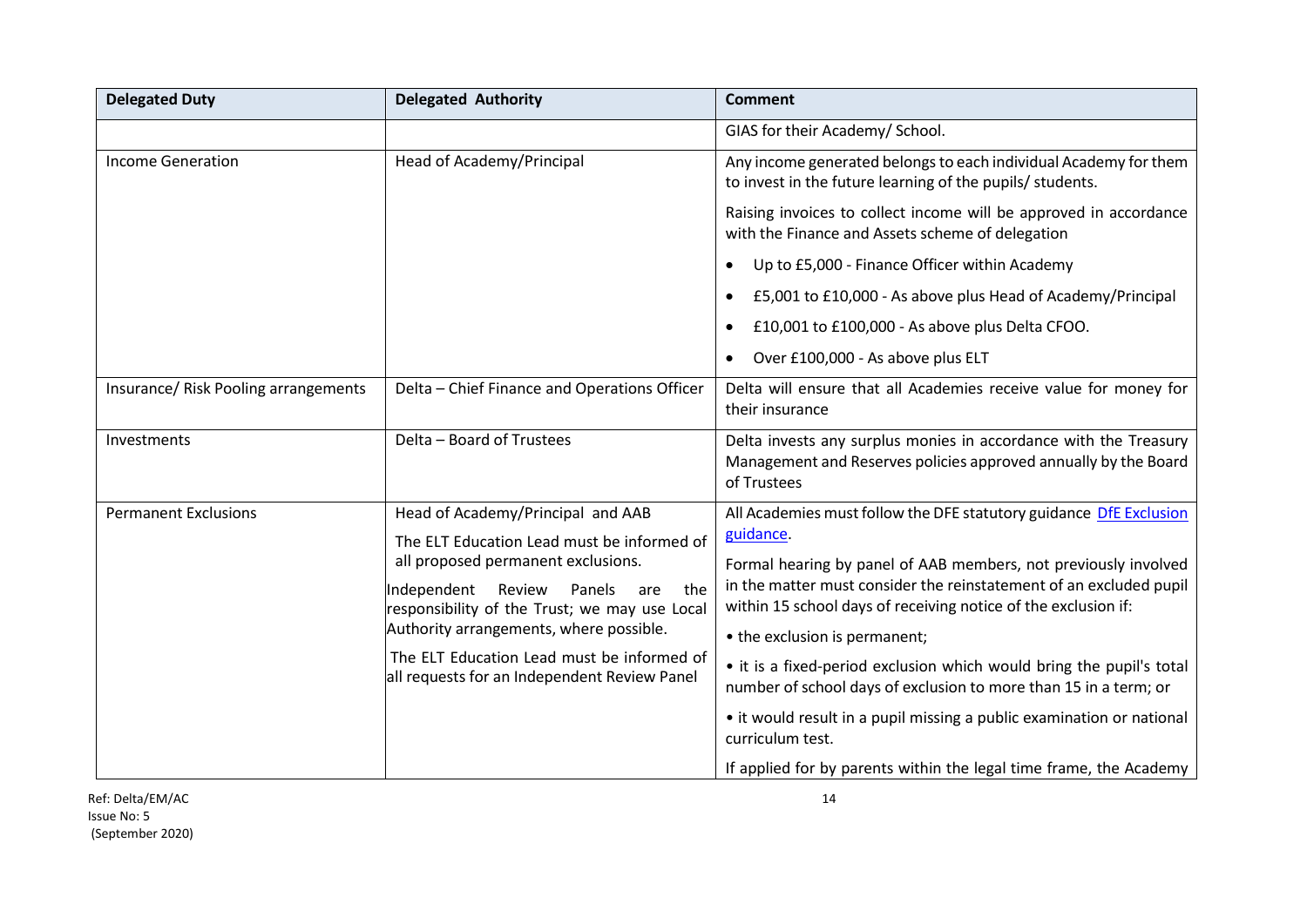| <b>Delegated Duty</b>                                                                                     | <b>Delegated Authority</b> | <b>Comment</b>                                                                                                                                                                                                                                                                                                                                                                                                                                                                                                                                  |
|-----------------------------------------------------------------------------------------------------------|----------------------------|-------------------------------------------------------------------------------------------------------------------------------------------------------------------------------------------------------------------------------------------------------------------------------------------------------------------------------------------------------------------------------------------------------------------------------------------------------------------------------------------------------------------------------------------------|
|                                                                                                           |                            | Trust must, arrange for an independent review panel hearing to<br>review the decision not to reinstate a permanently excluded pupil.                                                                                                                                                                                                                                                                                                                                                                                                            |
| Private Finance Initiative (PFI)                                                                          | Delta - Board of Trustees  | Any changes or new PFI contracts require approval by the Board of<br>Trustees. .                                                                                                                                                                                                                                                                                                                                                                                                                                                                |
|                                                                                                           |                            | Where capital projects are approved within PFI buildings, Delta<br>procurement requirements must be followed                                                                                                                                                                                                                                                                                                                                                                                                                                    |
| CFOO/CCO for Board-related information<br>Register of interests<br>Head of Academy/Principal for Academy- |                            | The register of interests must capture relevant business and<br>pecuniary interests, including:                                                                                                                                                                                                                                                                                                                                                                                                                                                 |
|                                                                                                           | related information        | directorships, partnerships and employments<br>with<br>businesses                                                                                                                                                                                                                                                                                                                                                                                                                                                                               |
|                                                                                                           |                            | trusteeships and governorships at other educational<br>institutions and charities                                                                                                                                                                                                                                                                                                                                                                                                                                                               |
|                                                                                                           |                            | for each interest: the name of the business; the nature of<br>the business; the nature of the interest; and the date the<br>interest began                                                                                                                                                                                                                                                                                                                                                                                                      |
|                                                                                                           |                            | A trust template is provided for Academies to record this<br>information.                                                                                                                                                                                                                                                                                                                                                                                                                                                                       |
|                                                                                                           |                            | This information must be published on the relevant website<br>following the first Board/AAB meeting of the academic year.                                                                                                                                                                                                                                                                                                                                                                                                                       |
| Related party transactions                                                                                | Delta                      | Trusts must report all transactions with related parties to ESFA in<br>advance of the transaction taking place and must seek ESFA<br>approval for contracts or agreements for amounts exceeding<br>£20,000 wither individually or cumulatively. This requirement<br>applies to transactions made on or after 1 April 2019. (Refer to the<br>Trust policy on 'Goods or Services provided by a Connected Party').<br>Trusts must obtain ESFA's approval for transactions with related<br>parties that are novel, contentious and/or repercussive. |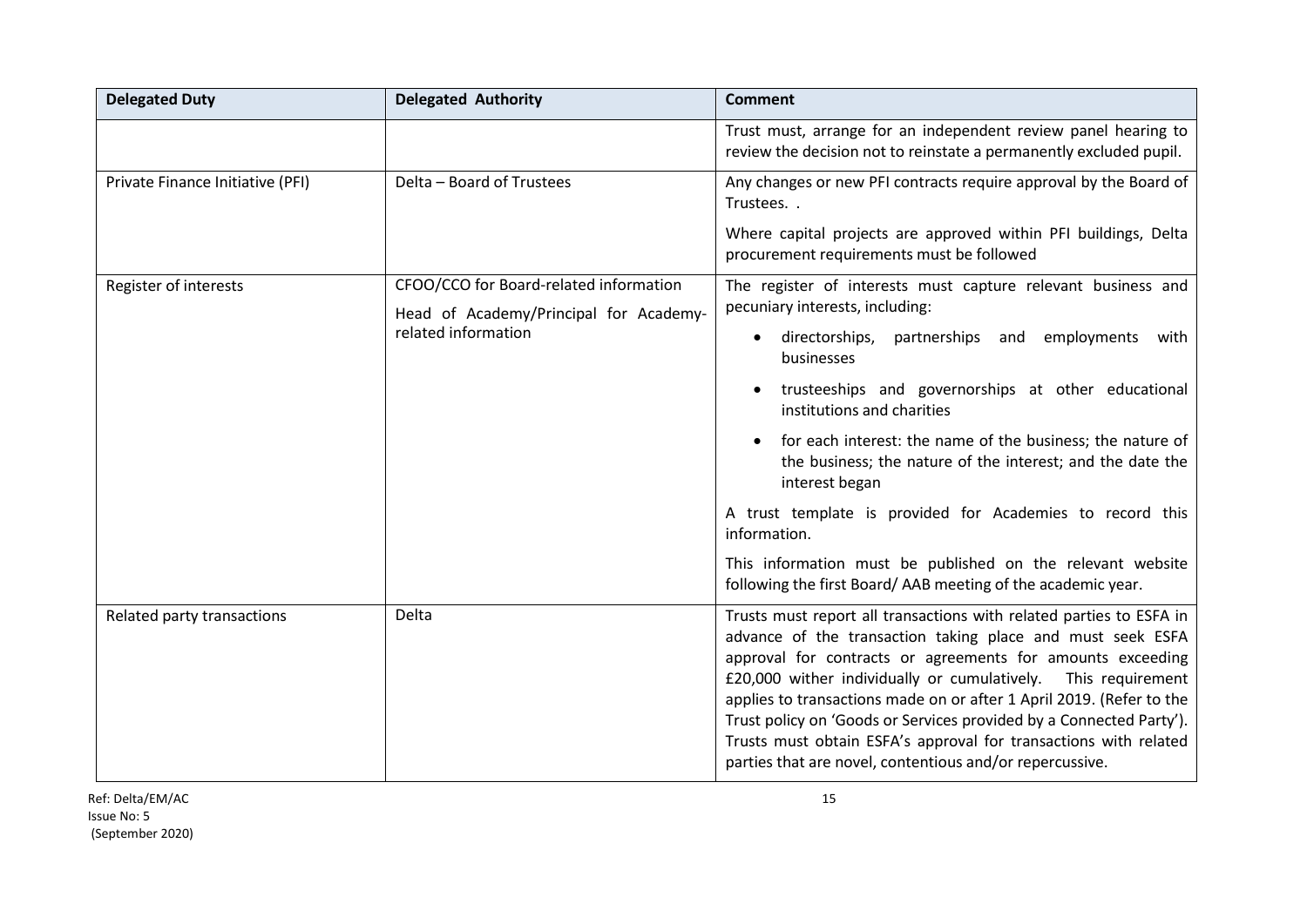| <b>Delegated Duty</b>                                  | <b>Delegated Authority</b>                   | <b>Comment</b>                                                                                                                                                                                                                               |
|--------------------------------------------------------|----------------------------------------------|----------------------------------------------------------------------------------------------------------------------------------------------------------------------------------------------------------------------------------------------|
| Reporting of Fraud /suspected frauds to<br><b>ESFA</b> | Delta - Chief Finance and Operations Officer | Heads of Academy/Principals must report all frauds or suspected<br>frauds to Core Finance, in line with the Trust Anti-Fraud Policy. We<br>must report centrally any amounts either individually or<br>cumulatively over £5,000 to the ESFA. |
| School census submission                               | Head of Academy/Principal                    | Submission of authorised return Core Finance required.                                                                                                                                                                                       |
| School closure                                         | Deputy CEO - Primary                         |                                                                                                                                                                                                                                              |
|                                                        | Secondary Executive Principal                |                                                                                                                                                                                                                                              |
| Service Level Agreements / Contracts                   | Delta - Framework contracts                  | Academies should use Delta Framework contracts where these are<br>in place, unless better value can be demonstrated, in advance of any<br>procurement activity.                                                                              |
|                                                        |                                              | Procurement for all contracts must follow the Delta procurement<br>requirements and the approval levels laid down in the Finance and<br>Assets scheme of delegation:                                                                         |
|                                                        |                                              | Up to £1,000- Budget Holder/Finance Officer. Selection from<br>current supplier list unless agreed otherwise with CFOO.                                                                                                                      |
|                                                        |                                              | £1,001 to £5,000 - As above plus Head of Academy/Principal.<br>Minimum of three quotes                                                                                                                                                       |
|                                                        |                                              | £5,001 to £10,000 - As above plus Delta Core Finance.<br>Minimum of three quotes.                                                                                                                                                            |
|                                                        |                                              | £10,001 to £49,999 - As above plus Delta CFOO<br>$\bullet$                                                                                                                                                                                   |
|                                                        |                                              | £49,999 - £100,000 - As, above plus Chief Executive Officer<br>Formal tendering process, including advertising in OJEU (if over<br>the OJEU threshold)                                                                                       |
|                                                        |                                              | Over £100,000 to £499,999- CEO and ELT                                                                                                                                                                                                       |
|                                                        |                                              | Over £500,000 as above plus Board of Trustees. .<br>$\bullet$                                                                                                                                                                                |
|                                                        |                                              | Note: if a contract is for a number of years the full cost of the                                                                                                                                                                            |
| Ref: Delta/EM/AC<br>Issue No: 5                        |                                              | 16                                                                                                                                                                                                                                           |

(September 2020)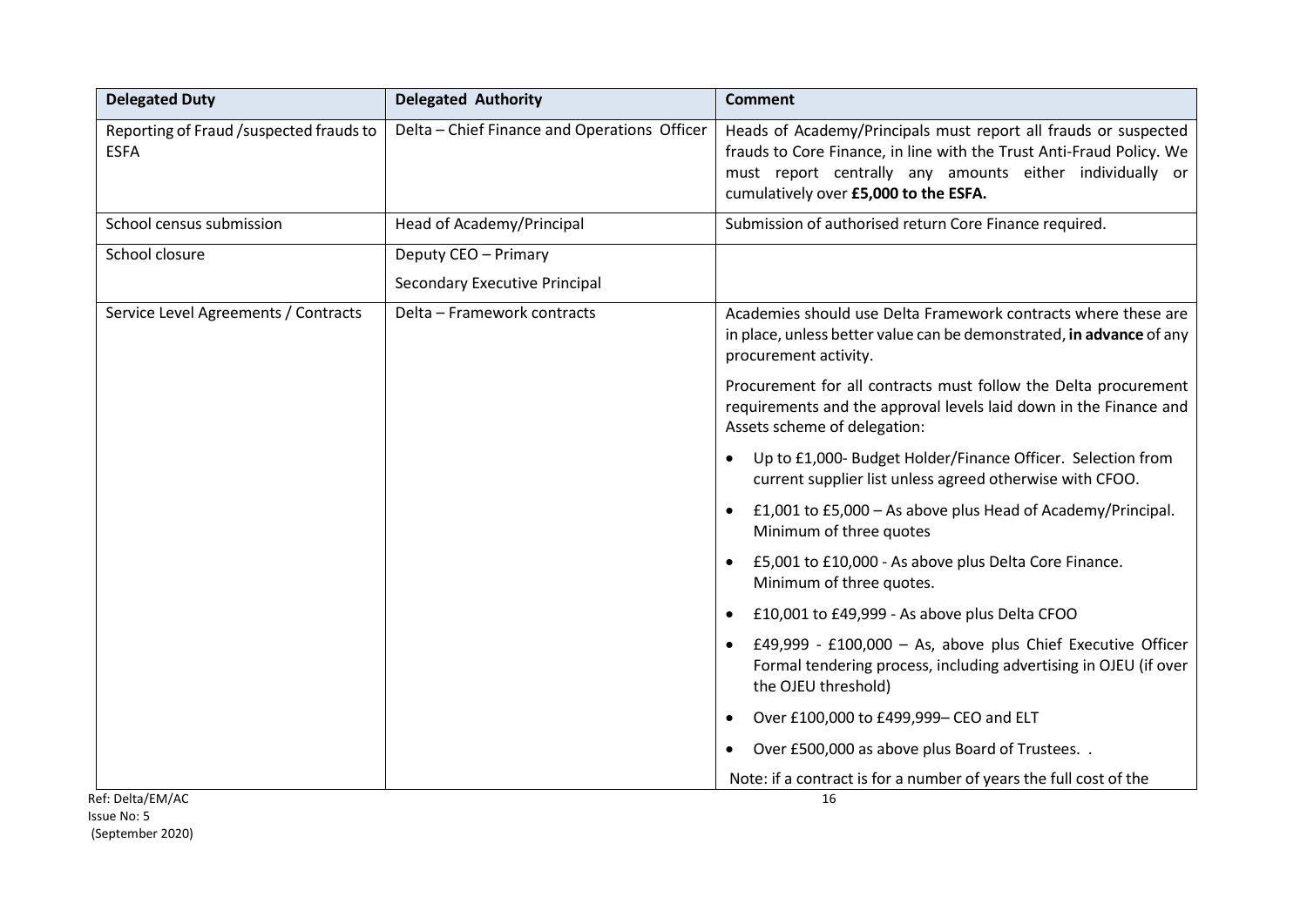| <b>Delegated Duty</b>            | <b>Delegated Authority</b>                                                                                                                              | <b>Comment</b>                                                                                                                                                                                                                                                                                                                                                                                                                                            |  |
|----------------------------------|---------------------------------------------------------------------------------------------------------------------------------------------------------|-----------------------------------------------------------------------------------------------------------------------------------------------------------------------------------------------------------------------------------------------------------------------------------------------------------------------------------------------------------------------------------------------------------------------------------------------------------|--|
|                                  |                                                                                                                                                         | contract over its full period must be considered                                                                                                                                                                                                                                                                                                                                                                                                          |  |
| Safeguarding                     | Delta                                                                                                                                                   | It is the responsibility of Delta to ensure that policies on the safer<br>recruitment of staff, on dealing with allegations against staff,<br>supporting pupils with medical conditions and a staff code of<br>conduct for working with children are in place, that these policies<br>are communicated to all employees and that appropriate systems<br>and procedures are in place to secure effective implementation of<br>these policies.              |  |
|                                  |                                                                                                                                                         | In the event of safeguarding or child protection concerns relating to<br>the conduct of Delta employees, the Chief Executive Officer/Deputy<br>Chief Executive and Chief Compliance Officer must be informed and<br>are empowered to take immediate action. All action taken under<br>this power shall be reported immediately to the Nominated<br>Safeguarding Board members and is subject to review by the next<br>meeting of the Board of Trustees s. |  |
|                                  | Head of Academy/Principal<br>AAB and<br>Academy Designated Safeguarding Lead<br>(DSL)                                                                   | All Academies must ensure that their safeguarding and child<br>protection policies comply with the relevant local requirements and<br>review these policies on at least an annual basis or when relevant<br>statutory guidance is updated.                                                                                                                                                                                                                |  |
| School security / Site exclusion | Academy/Principal<br>Head<br>of<br>following<br>consultation with ELT Education Lead /<br>Executive Principal.<br>Decision subject to<br>review by AAB. | Head of Academy/Principal can issue ban from site. Decision subject<br>to review after maximum of 13 weeks by independent panel made<br>up of AAB members.                                                                                                                                                                                                                                                                                                |  |
| Whistleblowing                   | Delta                                                                                                                                                   | It is the responsibility of the Trust to have appropriate procedures<br>in place for whistleblowing, making sure all staff are aware of the<br>process and how concerns will be managed.                                                                                                                                                                                                                                                                  |  |
|                                  |                                                                                                                                                         | The trust must ensure that all concerns raised with them by<br>whistleblowers are responded to properly and fairly.                                                                                                                                                                                                                                                                                                                                       |  |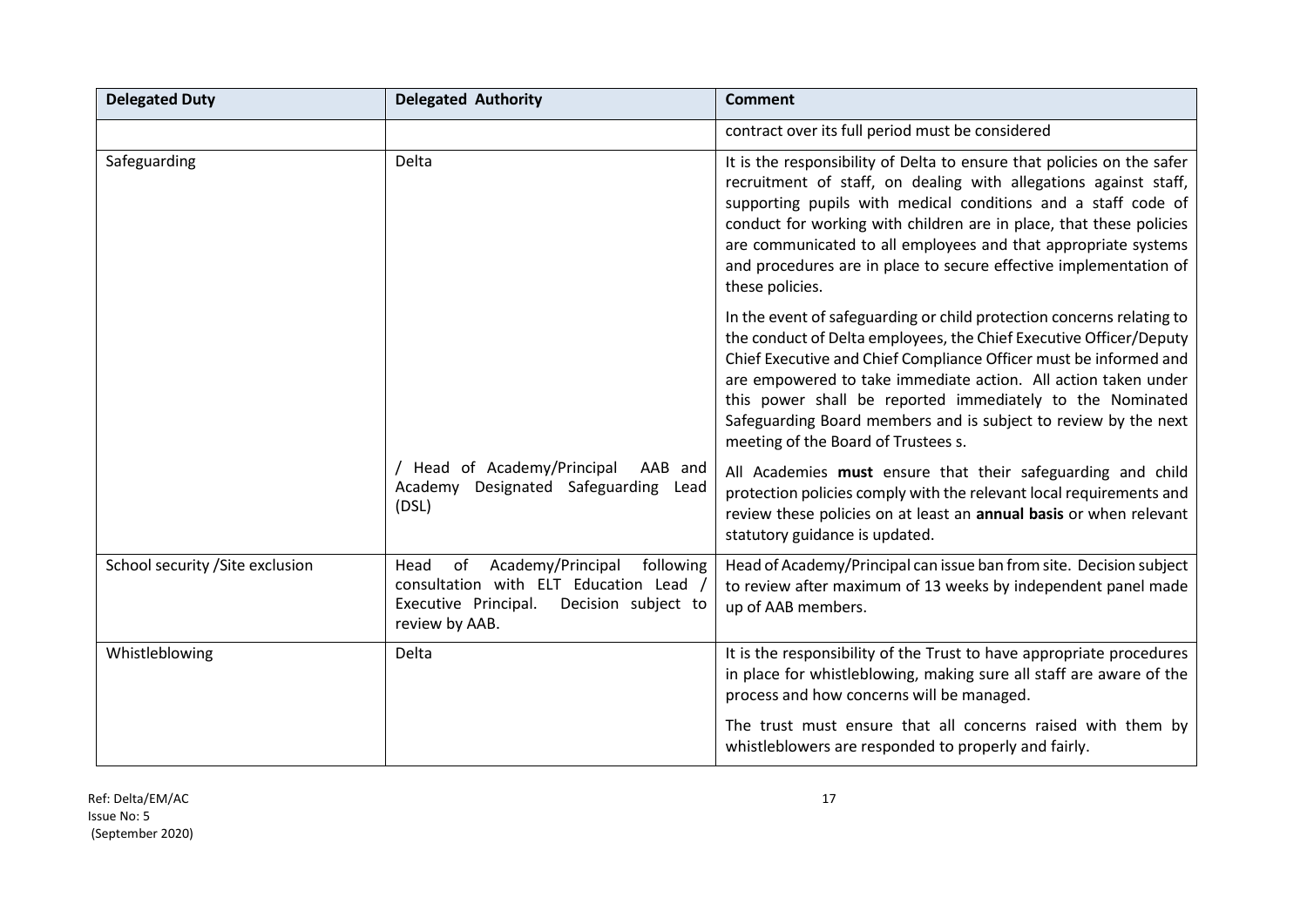# <span id="page-18-0"></span>8. **FINANCIAL LEVELS OF AUTHORITY**

| <b>Delegated Duty</b>                      | Value            | <b>Delegated Authority</b>                           | <b>Method</b>                               |
|--------------------------------------------|------------------|------------------------------------------------------|---------------------------------------------|
| Ordering goods and                         | Up to £1,000     | Budget Holder/                                       | Selection from current                      |
| services (raising                          |                  | <b>Finance Officer</b>                               | supplier list unless                        |
| requisitions)                              |                  |                                                      | agreed otherwise with                       |
|                                            | £1,001 to £5,000 | As above plus / Head of                              | <b>CFOO</b><br>Minimum of three             |
|                                            |                  | Academy/Principal                                    | quotes                                      |
|                                            | £5,001 to        | As above plus Core Finance                           | Minimum of three                            |
|                                            | £10,000          |                                                      | quotes                                      |
|                                            | £10,001 -        | As above plus CFOO                                   | Minimum of three                            |
|                                            | £49,999          |                                                      | quotes                                      |
|                                            | £50,000 to       | As above plus Chief Executive                        | Formal tendering                            |
|                                            | £99,999          | Officer                                              | process, including                          |
|                                            | £100,000 -       | As above plus ELT                                    | advertising in OJEU                         |
|                                            | £499,999         |                                                      | (if over the OJEU<br>threshold)             |
|                                            | Over £500,000    | As above plus Board of Trustees                      |                                             |
|                                            |                  |                                                      | Note: if a contract is for                  |
|                                            |                  |                                                      | a number of years the                       |
|                                            |                  |                                                      | full cost of the contract                   |
|                                            |                  |                                                      | over its full period must<br>be considered. |
| Operating leases or                        | Any              | All contracts and leases must be                     |                                             |
| contracts over 1                           |                  | approved in line with the above and                  |                                             |
| year                                       |                  | signed centrally by the CEO or                       |                                             |
|                                            |                  | CFOO.                                                |                                             |
| Finance leases                             | Any              | All finance leases must be referred                  |                                             |
|                                            |                  | to Core Finance as ESFA approval is                  |                                             |
|                                            |                  | required.                                            |                                             |
| Signatories for                            |                  | Two signatories from:                                |                                             |
| cheques, BACS                              | Any              | CFOO, Head of Academy/Principal                      |                                             |
| payment                                    |                  | Vice Principal or Nominated AAB                      |                                             |
| authorisations and<br>other bank transfers |                  | Member<br><b>Over £50,000</b>                        |                                             |
|                                            |                  | Three signatures required, of which                  |                                             |
|                                            |                  | one must be CFOO.                                    |                                             |
| Signatories for ESFA                       |                  | Two signatories CEO and CFOO                         |                                             |
| grant claims and                           | Any              | (or as required by ESFA)                             |                                             |
| <b>ESFA returns</b>                        |                  |                                                      |                                             |
| Virement of budget                         | Up to £10,000    | Academy Finance Officer in                           |                                             |
| provision between                          |                  | conjunction with Head of                             |                                             |
| budget headings                            |                  | Academy/Principal and Core Finance                   |                                             |
|                                            |                  | Manager, with reporting to the                       |                                             |
|                                            |                  | Finance, Capital and Resources                       |                                             |
|                                            | Over £10,000     | Committee and CFOO<br>Head of Academy/Principal, ELT |                                             |
|                                            |                  | <b>Education Lead / Executive Principal</b>          |                                             |
|                                            |                  | plus CFOO                                            |                                             |
| Changes to Budget                          | Any              | Head of Academy/Principal, ELT                       |                                             |
| from previous year                         |                  | Education Lead/ CFOO and CEO                         |                                             |
| carry forward / in                         |                  |                                                      |                                             |
| year surplus                               |                  |                                                      |                                             |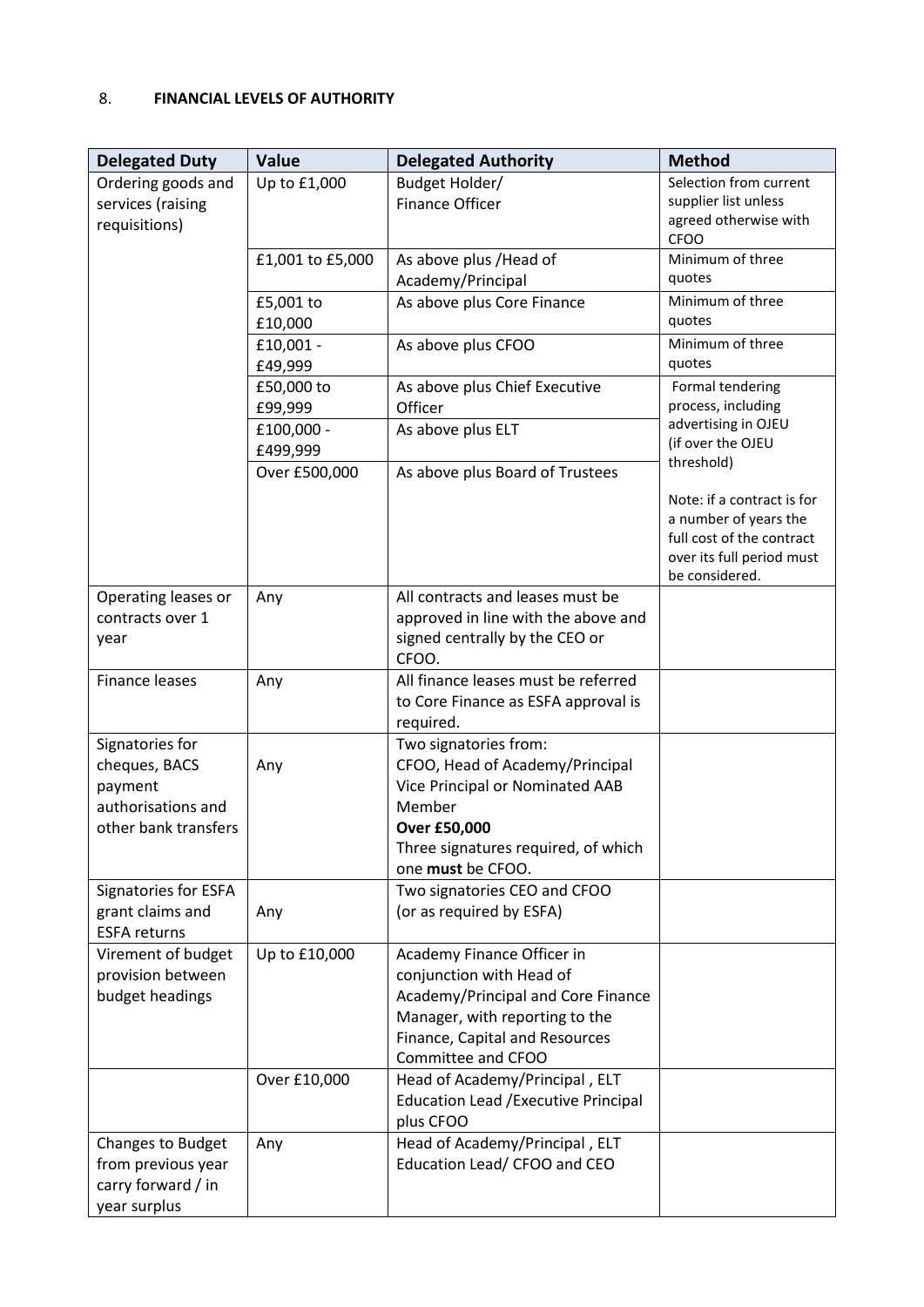| <b>Delegated Duty</b> | Value         | <b>Delegated Authority</b>             | <b>Method</b> |
|-----------------------|---------------|----------------------------------------|---------------|
| Purchase or sale of   | Any           | <b>ESFA approval required</b>          |               |
| any freehold          |               | (All discussions with ESFA will be     |               |
| property              |               | carried out by Core Team ) Please      |               |
|                       |               | notify the CFOO in the first instance. |               |
| Disposal of assets    | Up to £5,000  | Head of Academy/Principal              |               |
|                       |               |                                        |               |
|                       | Above £5,000  | As above plus CFOO                     |               |
| Write off of bad      | Any           | <b>CFOO</b>                            |               |
| debts                 |               |                                        |               |
| Granting or take- up  | Any           | ESFA approval required                 |               |
| of any leasehold or   |               | (All discussions held with ESFA will   |               |
| tenancy agreement     |               | be carried out by Core Finance)        |               |
| exceeding three       |               | Please notify the CFOO in the first    |               |
| years (Refer above    |               | instance.                              |               |
| for operating leases  |               |                                        |               |
| over 1 year)          |               |                                        |               |
| Raising invoices to   | Up to £5000   | Finance Officer within Academy         |               |
| collect income        |               |                                        |               |
|                       | £5,001 to     | As above plus Head of                  |               |
|                       | £10,000       | Academy/Principal                      |               |
|                       | £10,001 to    | As above plus CFOO                     |               |
|                       | £100,000      |                                        |               |
|                       | Over £100,000 | As above plus CFOO and ELT             |               |

## **Reporting of Fraud**

Please ensure any suspected Frauds are notified to Core in line with the Trust Anti-Fraud Policy. We must report centrally any amounts over £5,000 to the ESFA. Any reporting will be completed by the Chief Finance and Operations Officer.

#### **Novel, Contentious or Repercussive transactions**

Novel payments or other transactions are those of which the academy trust has no experience, or are outside the range of normal business activity of the trust.

Contentious transactions are those which might give rise to criticism of the trust by Parliament, and/or the public, and/or the media.

Repercussive transactions are those which are likely to cause pressure on other trusts to take a similar approach and hence have wider financial implications.

# **Delta does not authorise any activity that would fall into this category of transaction.**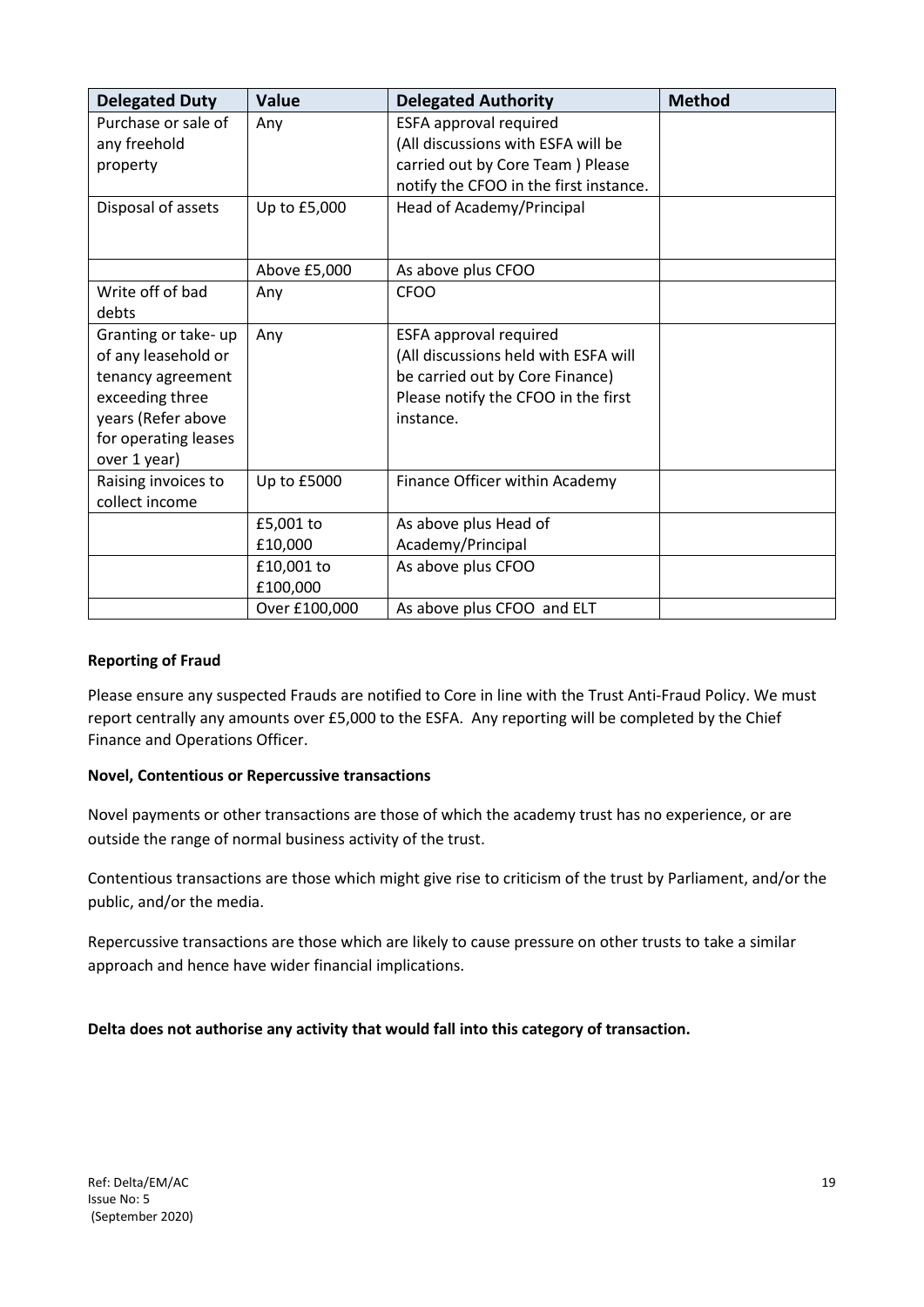# <span id="page-20-0"></span>9. **HR LEVELS OF AUTHORITY**

HR levels of authority are contained within a suite of policies. Please contact info@deltatrust.org.uk if you require further details.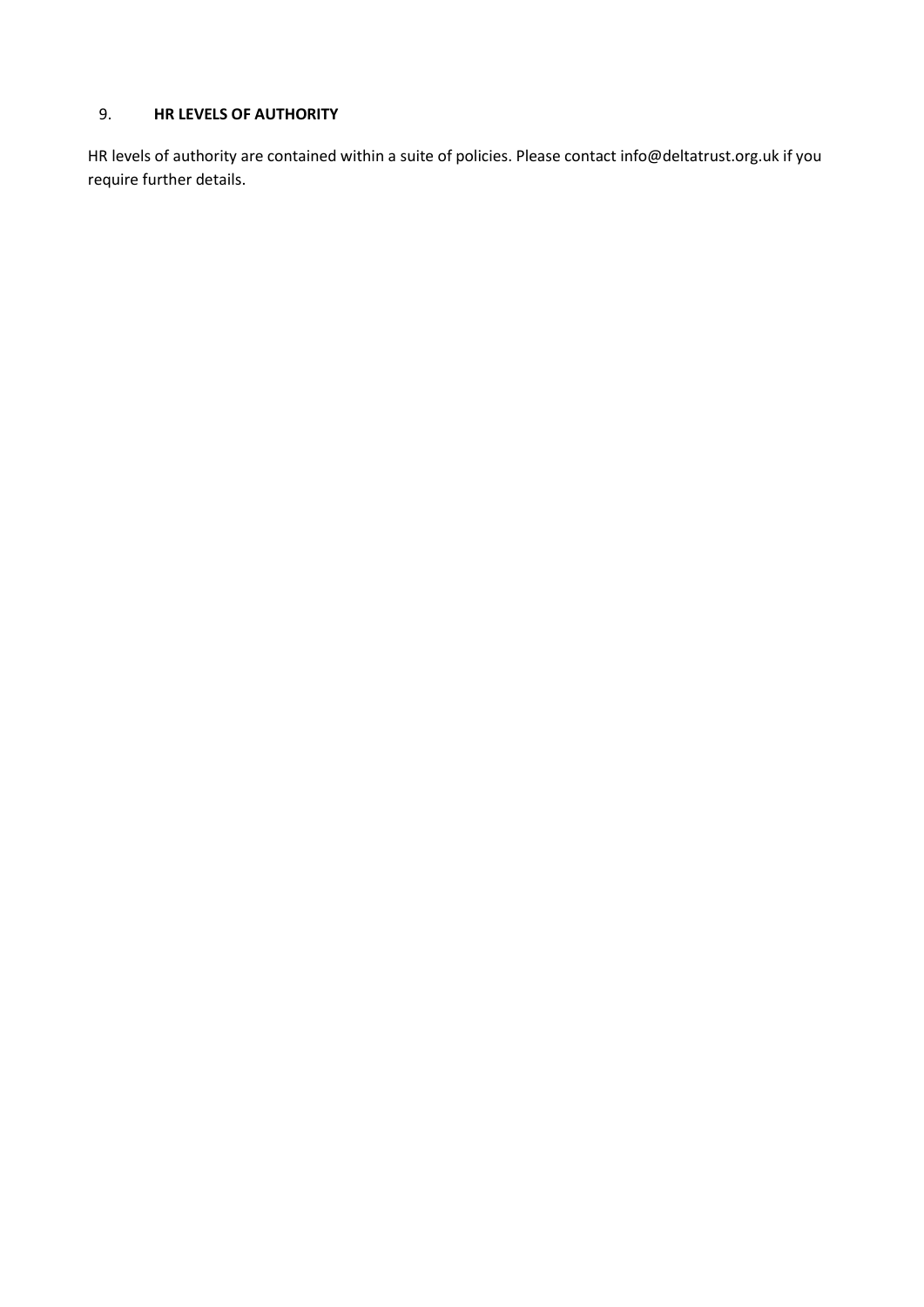#### **OTHER MATTERS**

- 9.1 Additional delegations from the Board of Trustees to the Chief Executive Officer are detailed below.
- 9.2 The Chief Executive Officer can sign and approve on behalf of the Board specific documents relating to academies (or proposed schools) joining Delta. The specific documents referred to comprise:
	- supplemental funding agreements;
	- commercial transfer agreements (and related side letters);
	- leases (and related side letters);
	- under leases;
	- tenancies at will (and related side letters);
	- licenses (including licenses to occupy and licenses to assign existing leases);
	- land transfers;
	- deeds of assignment;
	- deeds of variation;
	- settlement agreements (details of all settlement agreements will be reported to the Audit and Risk Committee);
	- related amendments to the master funding agreement; and
	- other agreements (may include acquisitions/ disposals of property/land).
- 9.3 Such documents may be negotiated and approved by the Chief Executive Officer acting as a Trustee of Delta under this delegated authority and may be signed, executed and delivered (as appropriate) by any Trustee of Delta (including the Chief Executive Officer).
- 9.4 The Chief Executive Officer may authorise the submission of free school proposals on behalf of the Board and also authorise any other academy projects, which relate to schools which wish to join Delta or where schools wish to purchase Delta support services, subject to completion of financial, educational and future liability risk assessments.
- 9.5 The Chief Executive Officer is authorised to negotiate and to approve and to sign, execute and deliver (as appropriate) such relevant documents provided always that the Board had been expressly notified of the proposal that the school in question should join Delta.
- 9.6 For the avoidance of any doubt the delegation includes the authority for the Chief Executive Officer at his discretion:
	- to further delegate the negotiation and approval of documents to employees and agents acting on behalf of Delta, including professional and other advisors;
	- to authorise any merger which relates to a school (including an academy) joining Delta;
	- to negotiate and approve deeds of indemnity in respect of academy conversions. (Any

Ref: Delta/EM/AC 21 Issue No: 5 (September 2020)